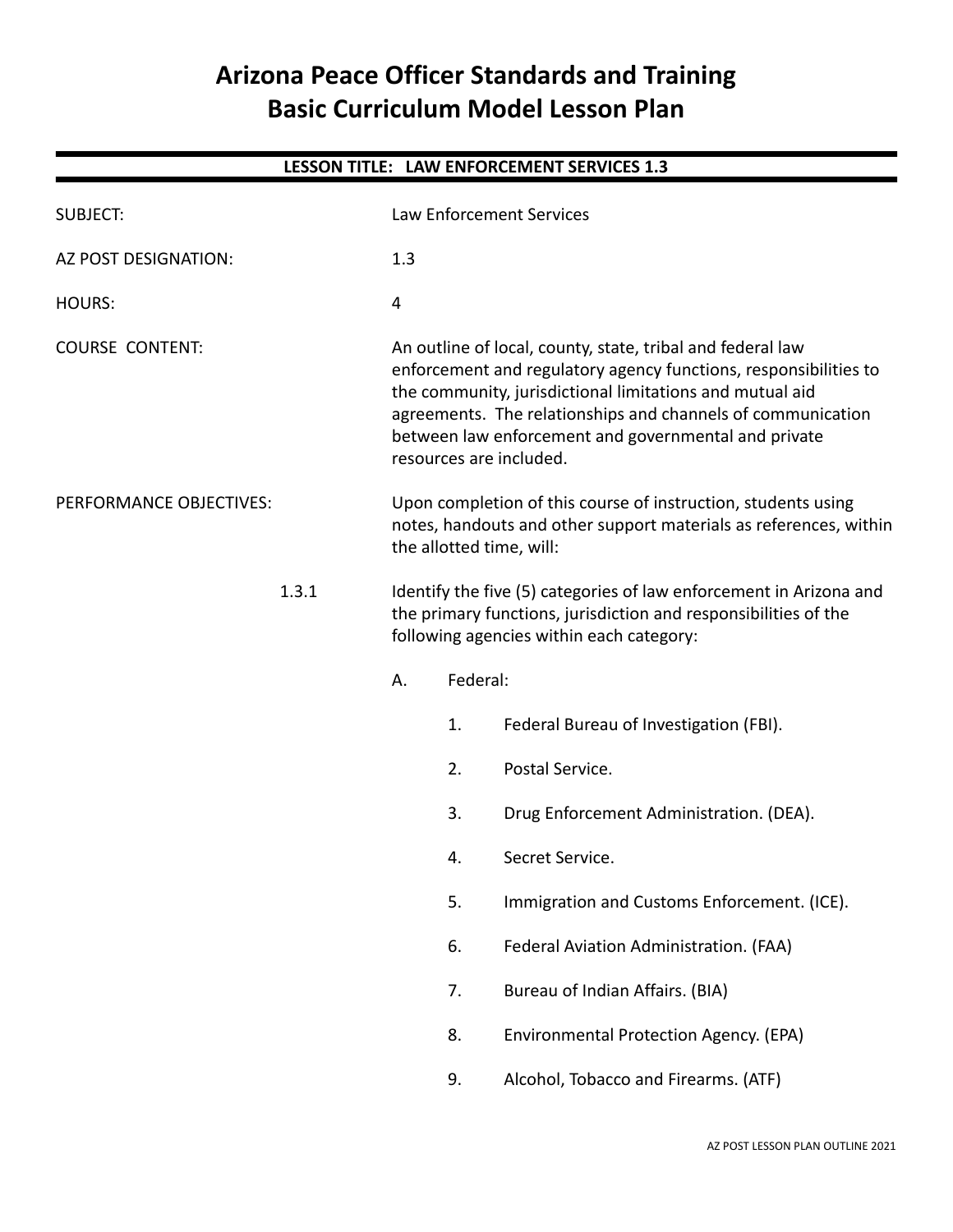- 10. U.S. Marshal.
- 11. Railroad Police.
- 12. U.S. National Park Service (NPS).
- 13. U.S. Coast Guard.
- 14. Interpol U.S. National Central Bureau
- 15. Forest Service Law Enforcement.
- 16. Bureau of Prisons

### B. State:

- 1. AZ Department of Public Safety (DPS).
- 2. AZ Motor Vehicle Department (MVD).
- 3. Arizona National Guard.
- 4. Office of Emergency Services.
- 5. Department of Game and Fish.
- 6. Parks Police.
- 7. Racing Commission.
- 8. Attorney General.
- 9. Department of Corrections.
- 10. Department of Agriculture.
- 11. University Police.
- 12. Capitol Police.
- 13. AZ Department of Liquor Licenses & Control.
- 14. AZ Department of Revenue.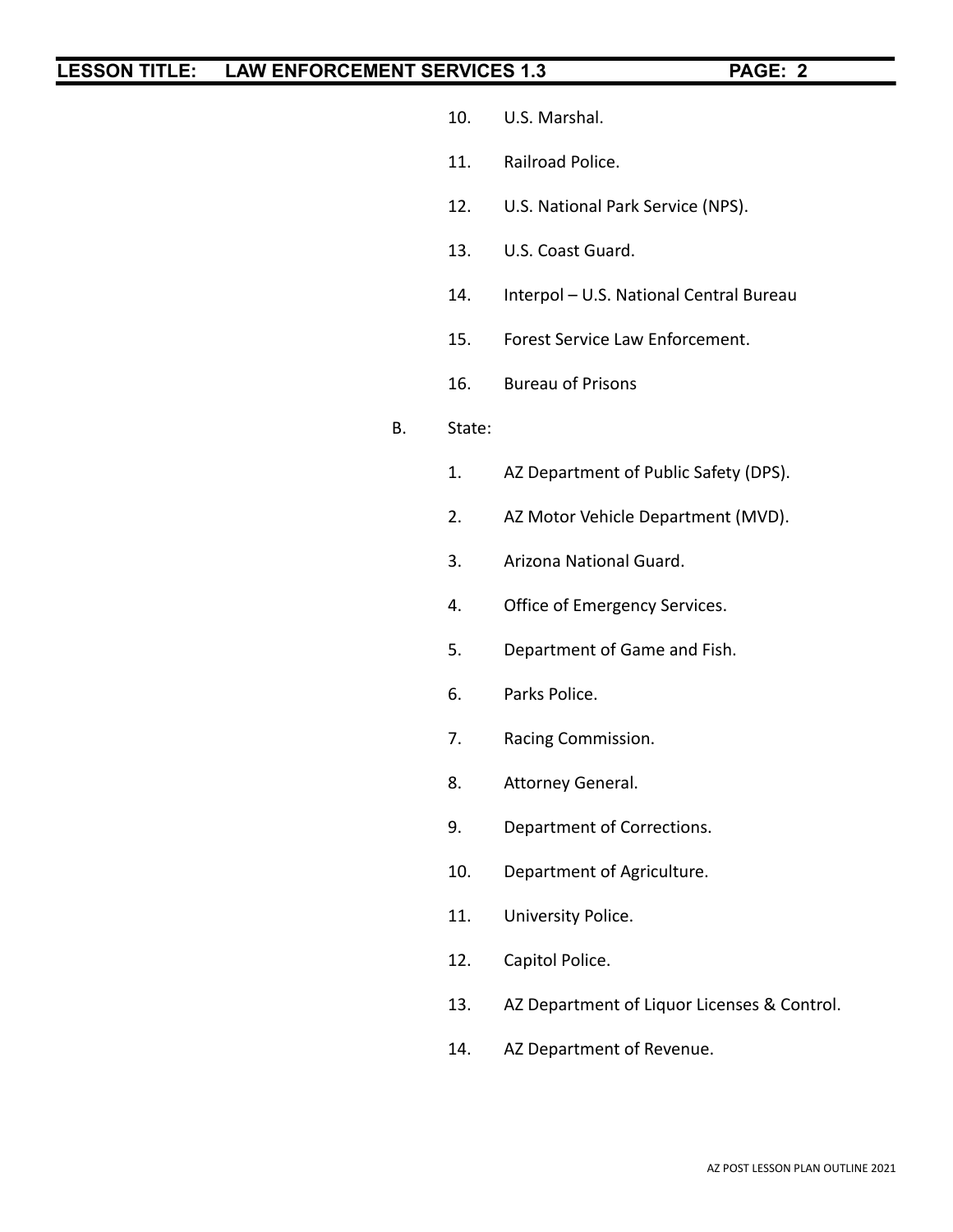- C. Tribal:
	- 1. Rangers.
	- 2. Prosecutors.
	- 3. Office of Emergency Services.
	- 4. Gaming Commission.
	- 5. Police.
- D. County:
	- 1. Sheriff.
	- 2. Animal Control.
	- 3. Parks Police.
	- 4. County Attorney.
	- 5. Community College Police.
- E. Local:
	- 1. City Police.
	- 2. Airport Police.
	- 3. Parks Police
- 1.3.2 Identify the following statutes and the authority they give Arizona law enforcement agencies:
	- A. A.R.S. §13-3871; Authority of peace officers.
	- B. A.R.S. §13-3874; Indian police, powers and qualifications.
	- C. A.R.S. §13-3875; Cross-certification of federal peace officers.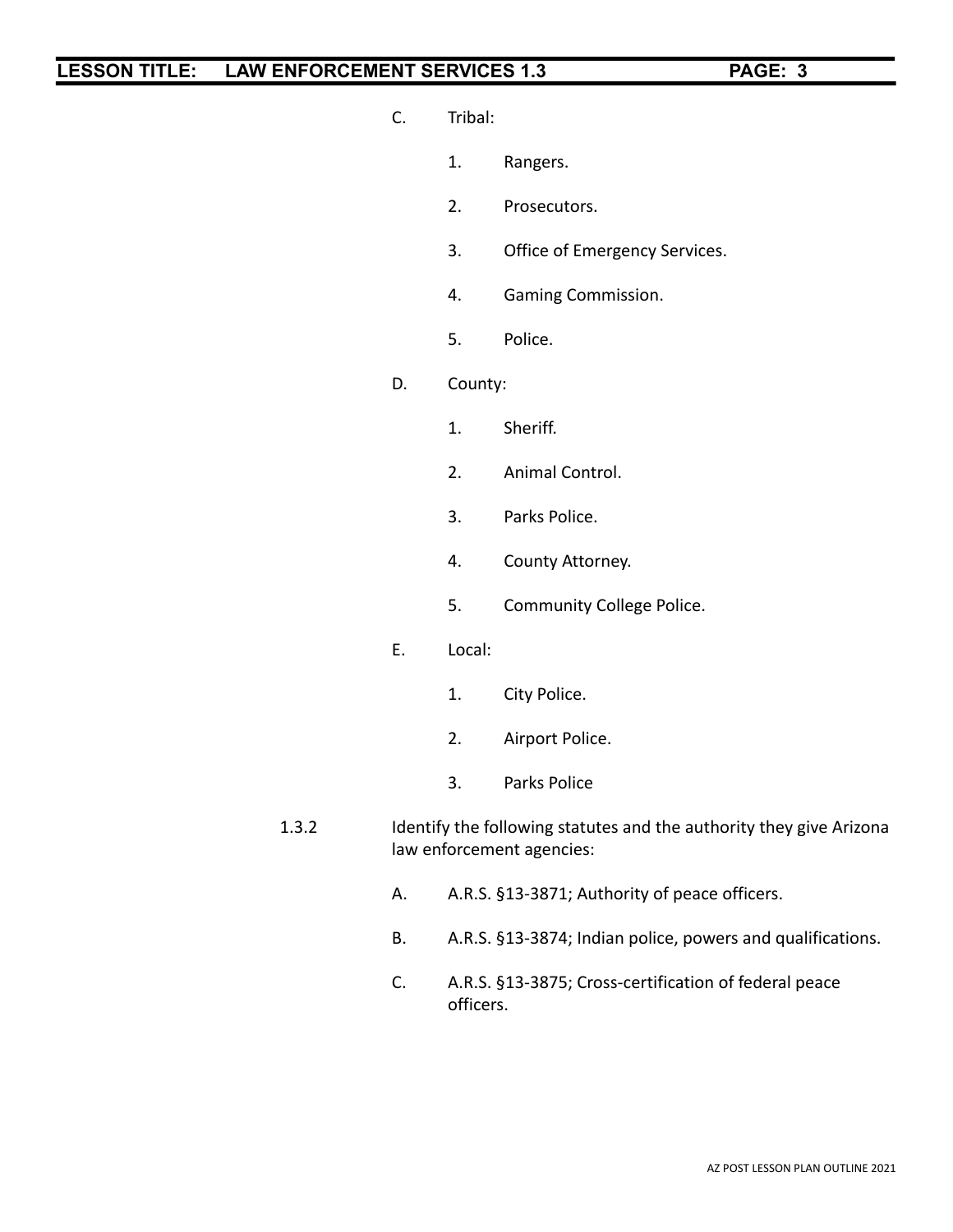DATE FIRST PREPARED: June 2000

PREPARED BY: Gary Neumeyer/Tucson Police Department Supplemental Training Information Manual (STIM)

REVIEWED – **REVISED**: Gary Neumeyer Steve Johnson DATE: July 2000 **REVIEWED** – REVISED: SME Committee DATE: August 2000 **REVIEWED** – REVISED: Sgt. William Wright DATE: February 2001 REVIEWED – **REVISED**: SME Committee The SME Committee DATE: April 2002 **REVIEWED** – REVISED: The Solution of POST Staff CONTROLLER DATE: November 2007 REVIEWED – REVISED: POST & Lt. Dave Kelly, PPD DATE: November 2009 REVIEWED – **REVISED**: LE Indian Country Committee AZPOST DATE: September 2014 REVIEWED – **REVISED**: AZPOST (DocX) DATE: November 2021 REVIEWED – REVISED: DATE: REVIEWED – REVISED: DATE: REVIEWED – REVISED: DATE: AZ POST – APPROVAL: The Richard Watling The DATE: September 2014 AZ POST – APPROVAL: Lori Wait DATE: December 2021 INSTRUCTOR REFERENCES: CLASS LFVFL: Student TRAINING AIDS: Overhead projector, LCD projector, computer with Microsoft PowerPoint and access to the internet for PowerPoint links. DVD titled "Partnering for America". INSTRUCTIONAL STRATEGY: Interactive lecture and class discussion. SUCCESS CRITERIA: 70% or above on a multiple-choice examination. COMPUTER FILE NAME: 1.3 Law Enforcement Services DATE RELEASED TO SHARE FILE: May 27, 2022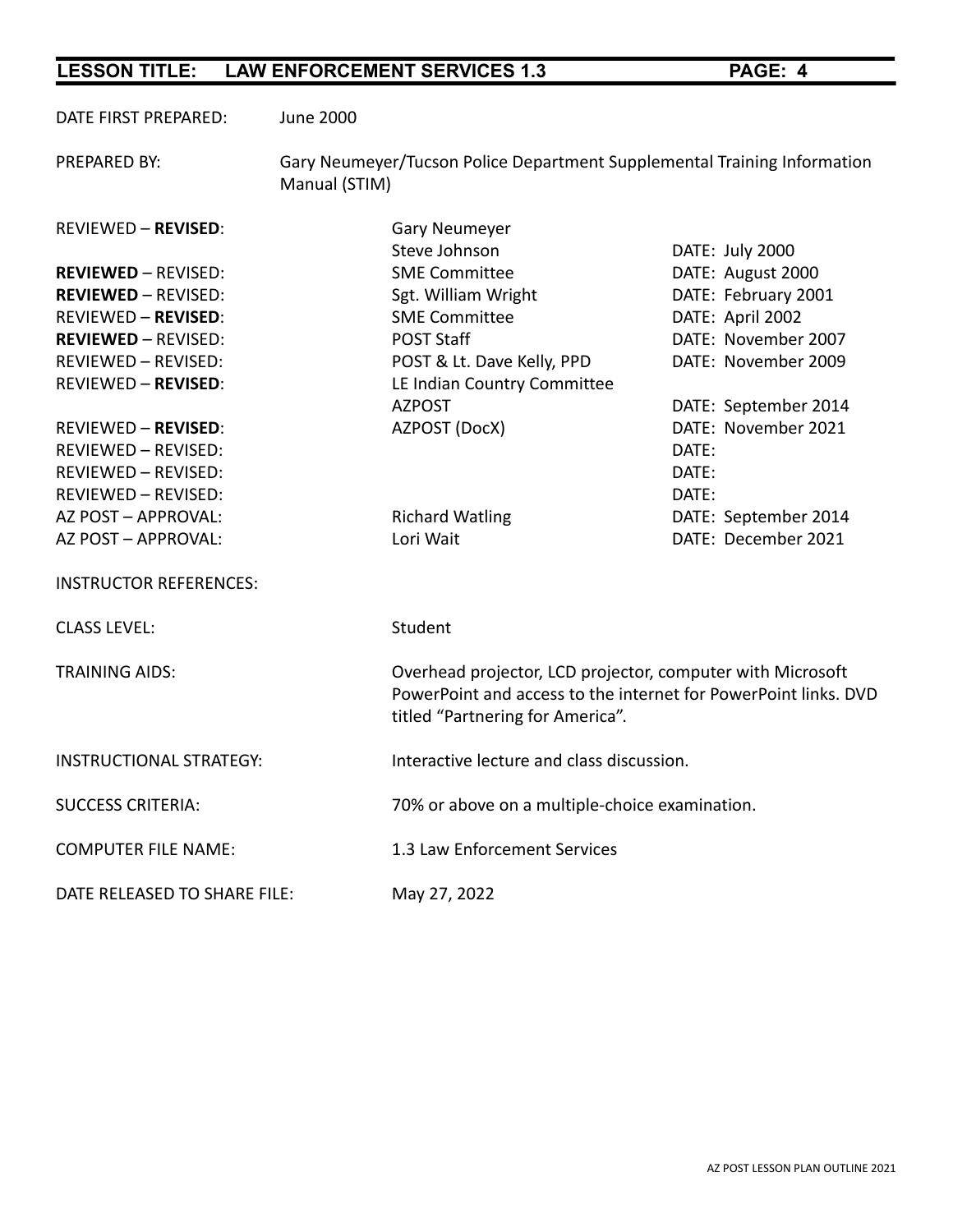### **I. INTRODUCTION**

- A. Instructor (self) introduction.
- B. Preview of performance objectives.
- C. Society has always been subjected to various laws enacted by the majority of its population.
	- 1. Brief history/review of law enforcement.
		- a. Ancient history:
			- i. The head of a family in the very beginning enacted the law and enforced the law. The head was the strongest of the family.
			- ii. Single families evolved into multiple family communities called clans. The strongest person enacted the laws and members of the clan enforced the law.
		- b. Society has advanced well beyond that of 3,000 to 4,000 years ago.
			- i. We have representatives that enact laws reflecting the will of the majority of our society.
			- ii. We have also developed formal agencies to enforce the will of society with regard to these laws.
	- 2. We will examine the functions and responsibilities in this section of your training.

### **II. JURISDICTIONS IN ARIZONA P. O. 1.3.1**

- A. Levels of law enforcement.
	- 1. In Arizona, we have five (5) different levels of law enforcement:
		- a. **Federal:** Law enforcement agencies that enforce violations of federal statutes. These law enforcement agencies have specific laws to enforce depending upon the jurisdiction of the agency. **P. O. 1.3.1A**
			- i. Federal Bureau of Investigation (FBI).
			- ii. U.S. Postal Inspector.
			- iii. Drug Enforcement Administration (DEA).
			- iv. U.S. Secret Service.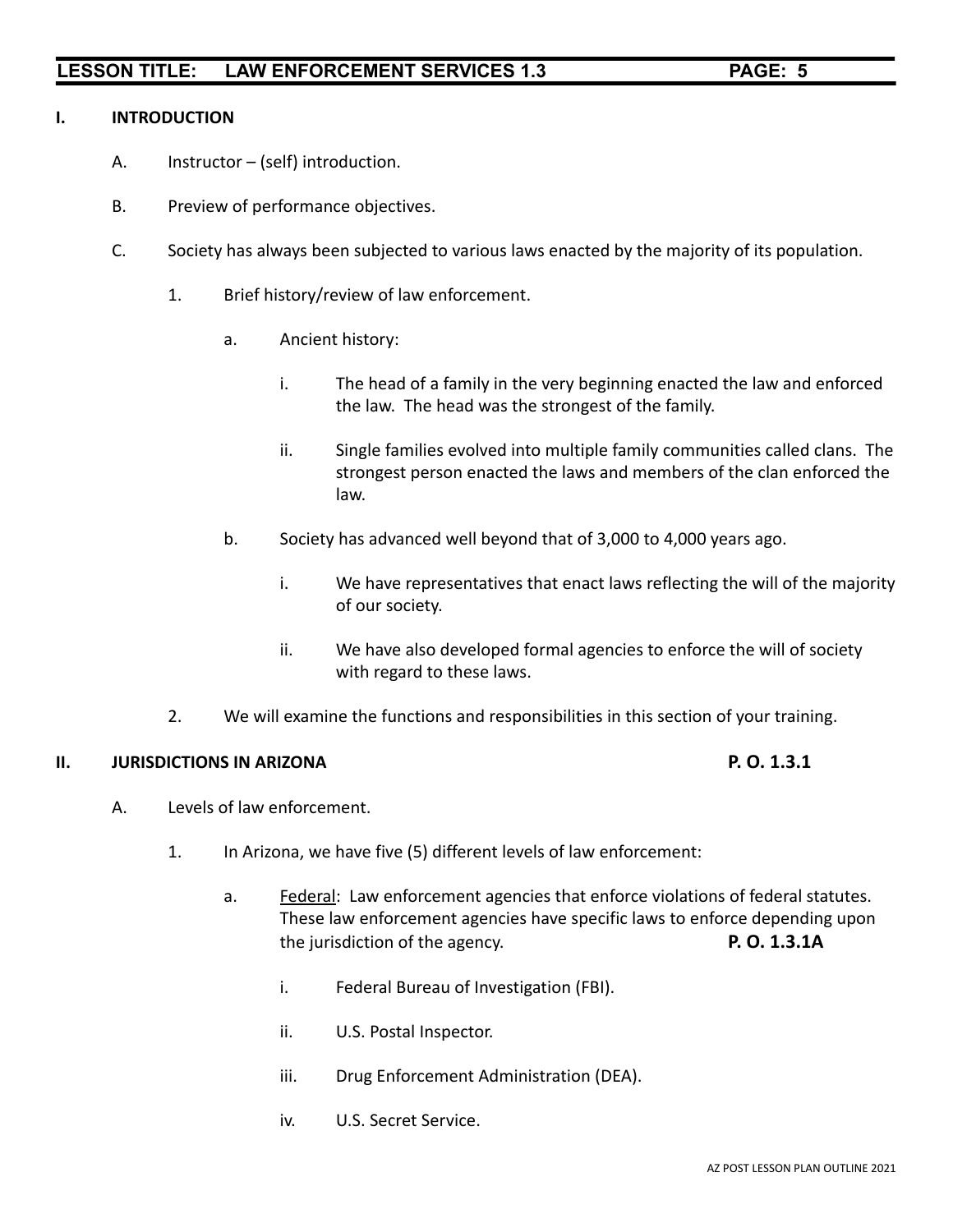- v. Immigration and Customs Enforcement (ICE).
- vi. Federal Aviation Administration (FAA).
- vii. Bureau of Indian Affairs (BIA).
- viii. Environmental Protection Agency (EPA).
- ix. Alcohol, Tobacco and Firearms (ATF).
- x. U.S. Marshals Service.
- xi. Railroad Police.
- xii. U.S. National Park Service.
- xiii. U.S. Coast Guard.
- xiv. INTERPOL U.S. National Central Bureau.
- xv. U.S. Forest Service Law Enforcement
- xvi. U.S. Bureau of Prisons
- b. State: Law enforcement agencies that enforce violations of, or regulate state laws. These law enforcement agencies have specific laws to enforce or regulate depending upon the jurisdiction of the agency. *INSTRUCTOR NOTE: Describe the Arizona Revised Statutes (ARS) ARS* §13-101, Purposes **P. O. 1.3.1B**
	- i. Department of Public Safety. (DPS)
	- ii. Motor Vehicle Department.
	- iii. Arizona National Guard.
	- iv. Office of Emergency Services.
	- v. Arizona Game and Fish.
	- vi. Parks Police.
	- vii. Racing Commission.
	- viii. Attorney General's Office.
	- ix. Department of Corrections. (ADC)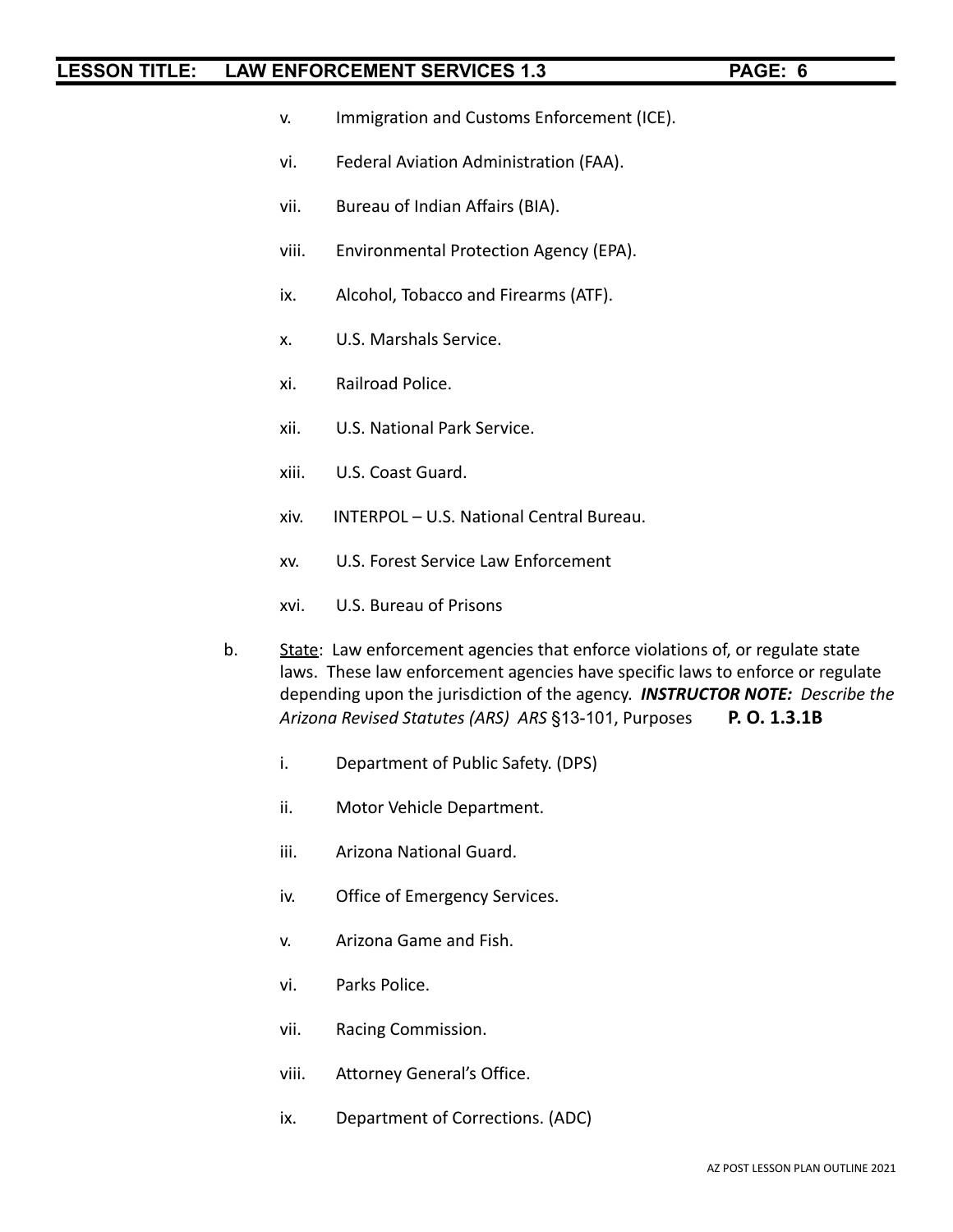- x. Department of Agriculture.
- xi. University Police.
- xii. Capitol Police.
- xiii. Department of Liquor Licenses & Control.
- xiv. Department of Revenue.
- c. Tribal: The law enforcement agencies enforce violations of, or regulate tribal, state and federal law. **P. O. 1.3.1C**
	- i. Rangers.
	- ii. Prosecutors.
	- iii. Office of Emergency Services.
	- iv. Police.
	- v. Gaming Commission.
- d. County: The law enforcement agencies at this level enforce state statutes and county ordinances. **P. O. 1.3.1D**
	- i. Sheriff.
	- ii. Animal Control.
	- iii. Parks Police.
	- iv. County Attorney.
	- v. Community College Police.
- e. Local: Same as county agencies. However, the local law enforcement agencies have the authority to enforce state statutes and local ordinances of their jurisdiction. **P. O. 1.3.1E**
	- i. City Police.
	- ii. Airport Police.
	- iii. Parks Police.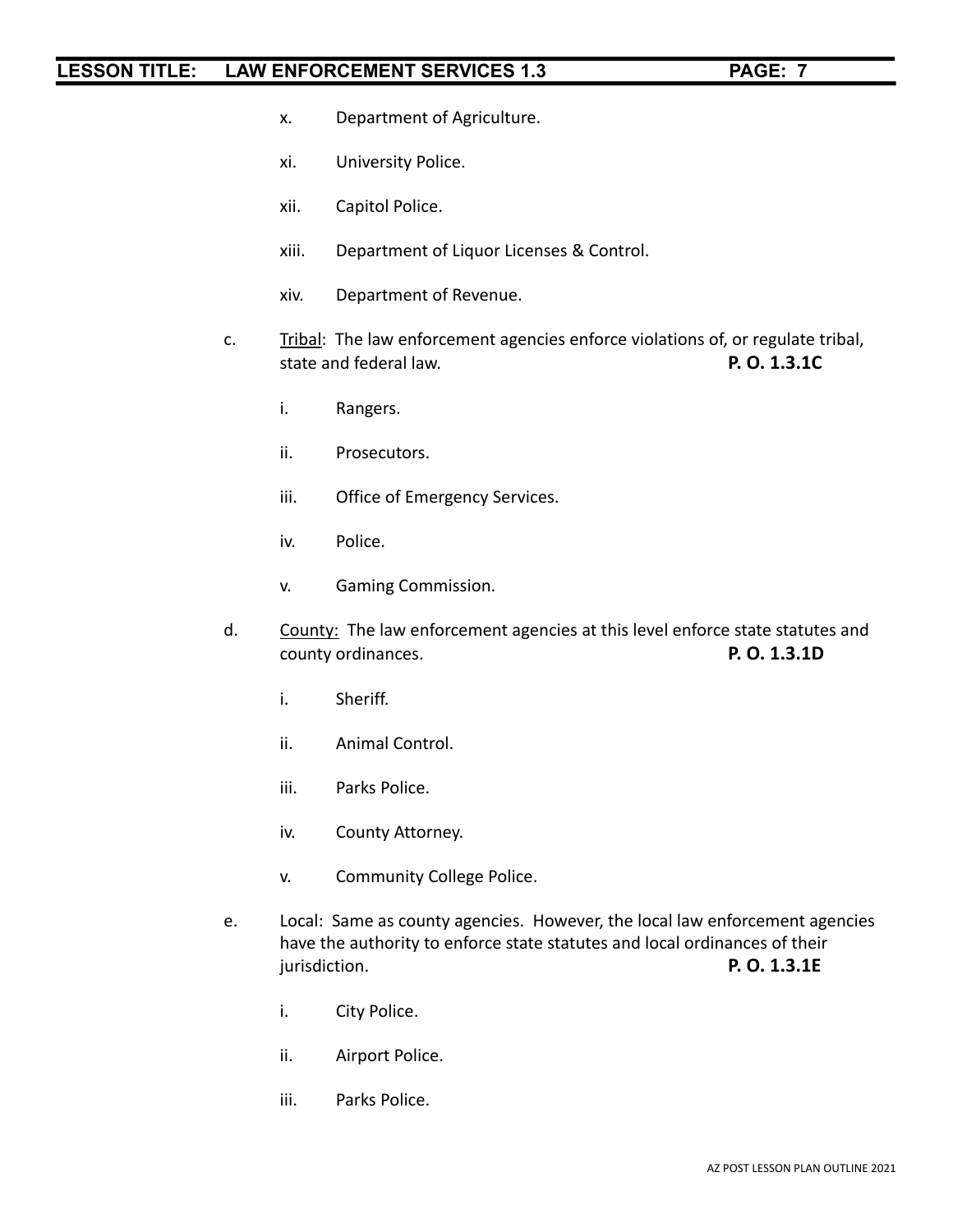### **III. COMMON DUTIES OF LAW ENFORCEMENT**

- A. Many agencies will, to some degree, engage in some or all of the following duties:
- B. Crime prevention:
	- 1. This is before the fact or before the crime occurs. The crime is usually prevented either by patrol or by crime prevention tactics.
	- 2. Education (public information or crime prevention officer).
		- a. Specific strategies are taught in a later course such as how to avoid being a victim.
	- 3. Community-based policing.
		- a. Employs non-traditional approaches to crime prevention and crime suppression. CBP is unique in that it is a method of creating partnerships between public, private and law enforcement agencies.
	- 4. Visible evidence of ability.
	- 5. Visible evidence of availability (both of these involve patrol tactics that will be discussed in a later course).
- C. Crime repression.
	- 1. This occurs after the fact [crime] by holding down the crime rate by the investigation and enforcement of the law.
		- a. Investigation of the crime.
		- b. The determining of who, what, when, where, etc.
		- c. Apprehension of criminals.
		- d. Determining the identity and arresting the offender while protecting the rights of the offender.
		- e. Recovery of stolen property.
		- f. Prosecution of the offender.
		- g. Jurisdiction of officers according to state law.
- D. Regulation of non-criminal conduct.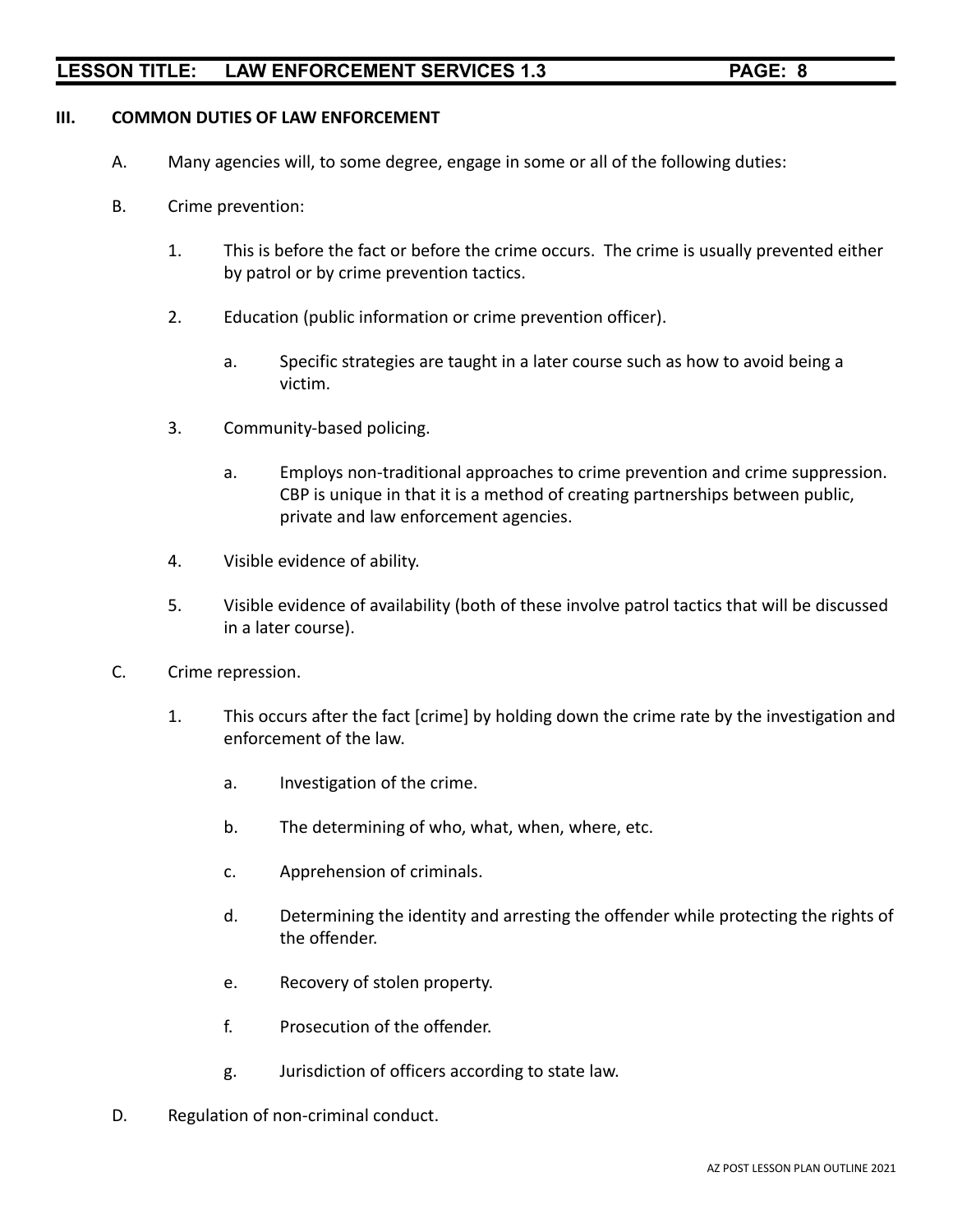- 1. Control of non-criminal citizens.
- 2. Public events. (concerts, sporting events, etc.)
- 3. Social relations.
- 4. Maintain community tranquility. *INSTRUCTOR NOTE: Define, DIscuss how this is done.*
- E. Provision of services.
	- 1. Over 75% of law enforcement is in providing services of a non-law enforcement nature. Some citizens refer to law enforcement officers as "Social workers with guns." This is quite controversial.
		- a. Information, directions and providing advice.
		- b. Licensing and registration of bicycles, vehicles and firearms.
		- c. Assisting the public (broken down vehicles, keys locked in vehicles, locked out of house, etc.).
		- d. Lifesaving.
		- e. Assisting other emergency and non-emergency agencies (fire departments, ambulance, power and utility companies).
- F. Protection of personal liberty.
	- 1. Protect citizens from unwarranted interference.
	- 2. Instruct citizens in terms of their duties, obligations, rights and privileges with reference to the law. *INSTRUCTOR NOTE: May refer to individual constitutional rights or tribal sovereignty depending on agency responsibilities.*

## **IV. SPECIFIC DUTIES, FUNCTIONS, RESPONSIBILITIES AND AUTHORITY OF INDIVIDUAL AGENCIES P. O. 1.3.1E**

### A. **LOCAL LEVEL**

- 1. In general, crime always leaves its most scarring marks on the community in which it occurs. Faced with such considerations, the burden of crime prevention and crime control must be borne at the local community level.
- 2. All agencies, whether small or large, with many different organizational structures, varying methods of control, with different amounts of resources will face many of the same problems. They will all engage in crime repression, regulation of non-criminal conduct, protection of life and property and other associated risks.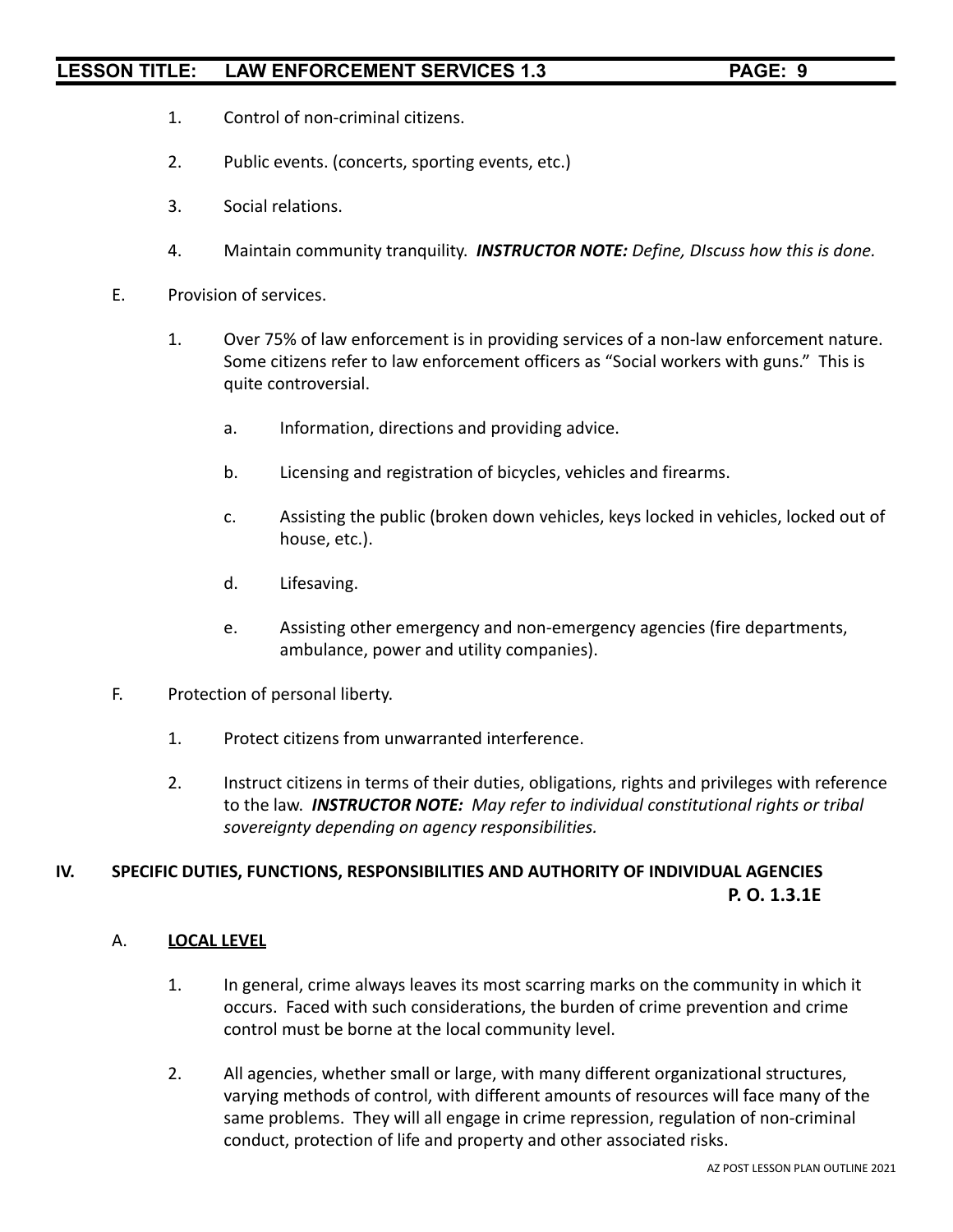### B. **EXCEPTION:**

- 1. When a community incorporates, it becomes responsible for its own public safety.
- 2. Municipal law enforcement within Arizona generally provides services within an incorporated community. To provide for the public safety, the governmental entity will create departments for fighting fires, enforcing criminal laws and taking care of day-to-day municipal business.
- 3. The police department is commanded by a chief of police who is usually appointed by a city manager or a city/town council. The chief then delegates his authority to officers hired to act on their behalf. The legal basis for this delegation of authority is found in the city's or town's code or regulations. *INSTRUCTOR NOTE: Discuss exceptions. Contractual agreements such as small communities, ASU East. Small, incorporated communities often contract with sheriff's departments. ASU East, should be placed by university police, but has chosen to contract with the City of Mesa.*
- 4. Some of the functions common to most police departments are:
	- a. Line functions those activities, which are directly related to police functions.
		- i. Patrol.
		- ii. Traffic enforcement.
		- iii. Crime prevention.
		- iv. Criminal investigations.
		- v. Community involvement.
	- b. Staff functions those activities which are intended to support the basic police functions.
		- i. Planning and research.
		- ii. Training.
		- ii. Community relations.
	- c. Airport Police Policing at Arizona airports is handled by various local jurisdictions. Some airports will have their own police departments, while others may be policed by the agency having jurisdiction where the airport is located. Tucson International Airport has its own police department, while Sky Harbor Airport, in Phoenix, is policed by the Phoenix Police Department. In addition to peace officer certification, officers who work on or in airport facilities, must also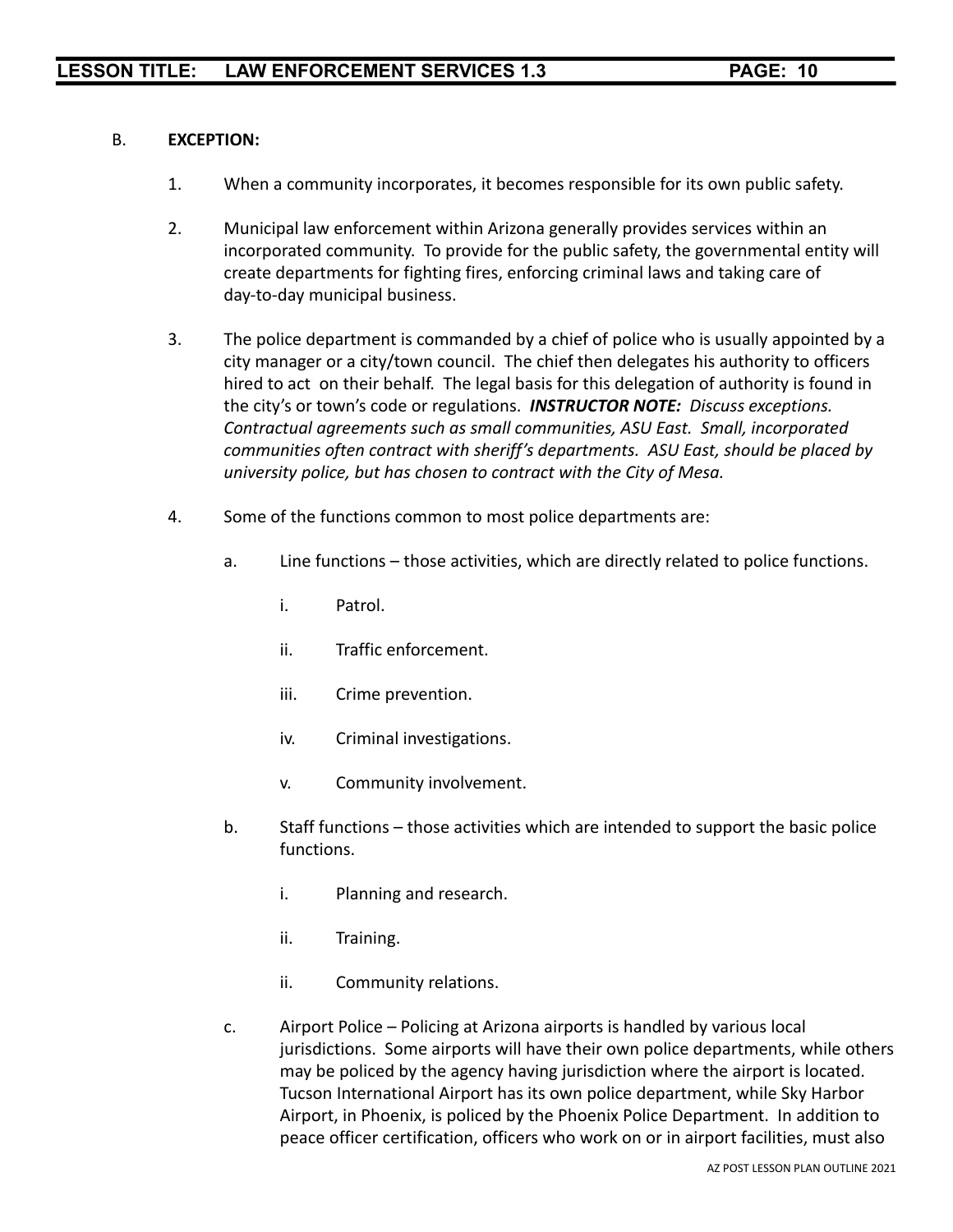achieve certification from the Federal Aviation Administration.

d. Park Police or Park Rangers – At the local level, these are usually non-commissioned officers who patrol parks as park rangers. If non-commissioned, they have no police powers. Actual park police are AZ POST certified officers and they have arrest powers. These officers serve at the city, county, state and federal levels.

### B. **STATE LEVEL P. O. 1.3.1B**

- 1. The number and importance of law enforcement agencies at the state level are frequently overlooked. Some of the units have general police power while others are limited in function and still others have only formalized regulatory duties.
- 2. The development of state law enforcement units has been spurred by such factors as technological advances and recognition of the fact that a completely decentralized police operation is severely handicapped when dealing with crime and traffic problems that span hundreds of miles across scores of local jurisdictions.
- 3. In Arizona, state law enforcement responsibilities are shared by several agencies as indicated:
	- a. **Arizona Department of Public Safety (DPS)** largest of state law enforcement agencies. **P. O. 1.3.1B1**
	- b. Jurisdiction is derived from state statute.
	- c. Duties can be divided into three (3) basic classifications or divisions: The highway patrol, criminal investigations and support services.
	- d. Highway Patrol duties:
		- i. Enforce state traffic and criminal statutes.
		- ii. Investigate traffic accidents.
		- iii. Assist motorists with disabled vehicles.
		- iv. Control and report unusual traffic conditions (weather, construction, traffic accidents, etc.).
		- v. Enforce state and federal commercial vehicle regulations.
		- vi. Inspect commercial vehicles and terminal facilities.
		- vii. Enforce tow truck regulations.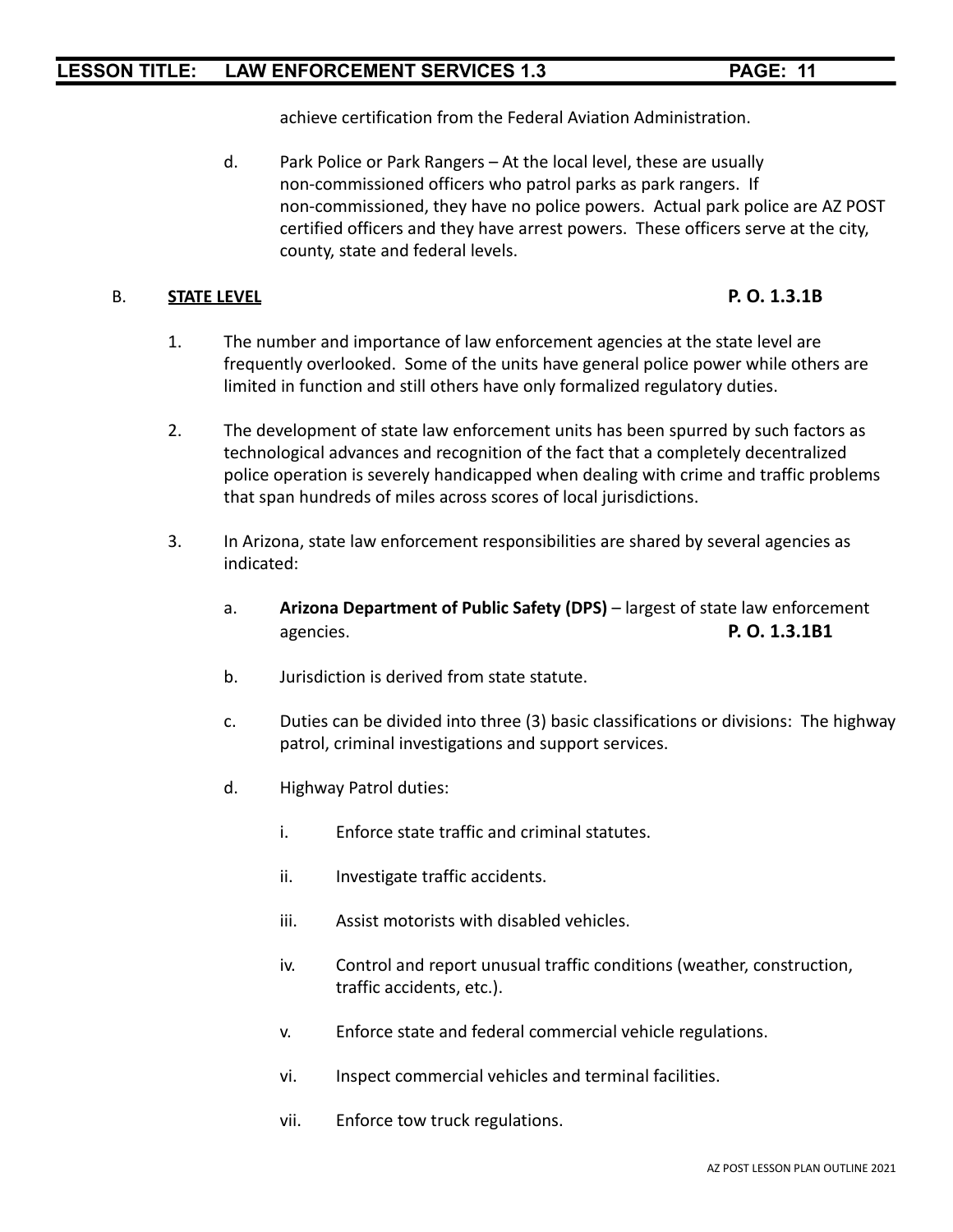- viii. Respond to emergency situations upon request by other agencies (civil unrest, prison riots, disasters, etc.).
- ix. Handle emergency relay services for blood, medical and other vital supplies.
- x. Furnish specialized training and assistance for criminal justice agencies (in-service training, SWAT, etc.).
- xi. Provide technical and investigative assistance for hazardous materials accidents.
- xii. Perform inspections and enforcement of commercial vehicle safety standards.
- xiii. Assist local law enforcement agencies (investigations, shootings, etc.).
- xiv. Perform drug interdiction enforcement.
- xv. Provide executive protection for the governor and other visiting dignitaries.
- e. Criminal Investigation duties:
	- i. Enforce criminal laws.
	- ii. Enforce liquor laws.
	- iii. Enforce drug laws.
	- iv. Investigate organized crime.
	- v. Provide investigative assistance to local agencies
	- vi. Collect intelligence information and provide the same to local, state and federal agencies.
	- vii. Serve as HOST agency for RMIN -Rocky Mountain Information Network. RMIN provides information and assistance to support law enforcement agencies in the detection, enforcement and prosecution of criminal activity that traverse jurisdictions or state lines. *INSTRUCTOR NOTE: major function supporting smaller agencies with Criminal investigations. Describe RMIN (show students a current RMIN bulletin as an example.*
- f. Support Services duties: These range from crime scene assistance to the training of officers.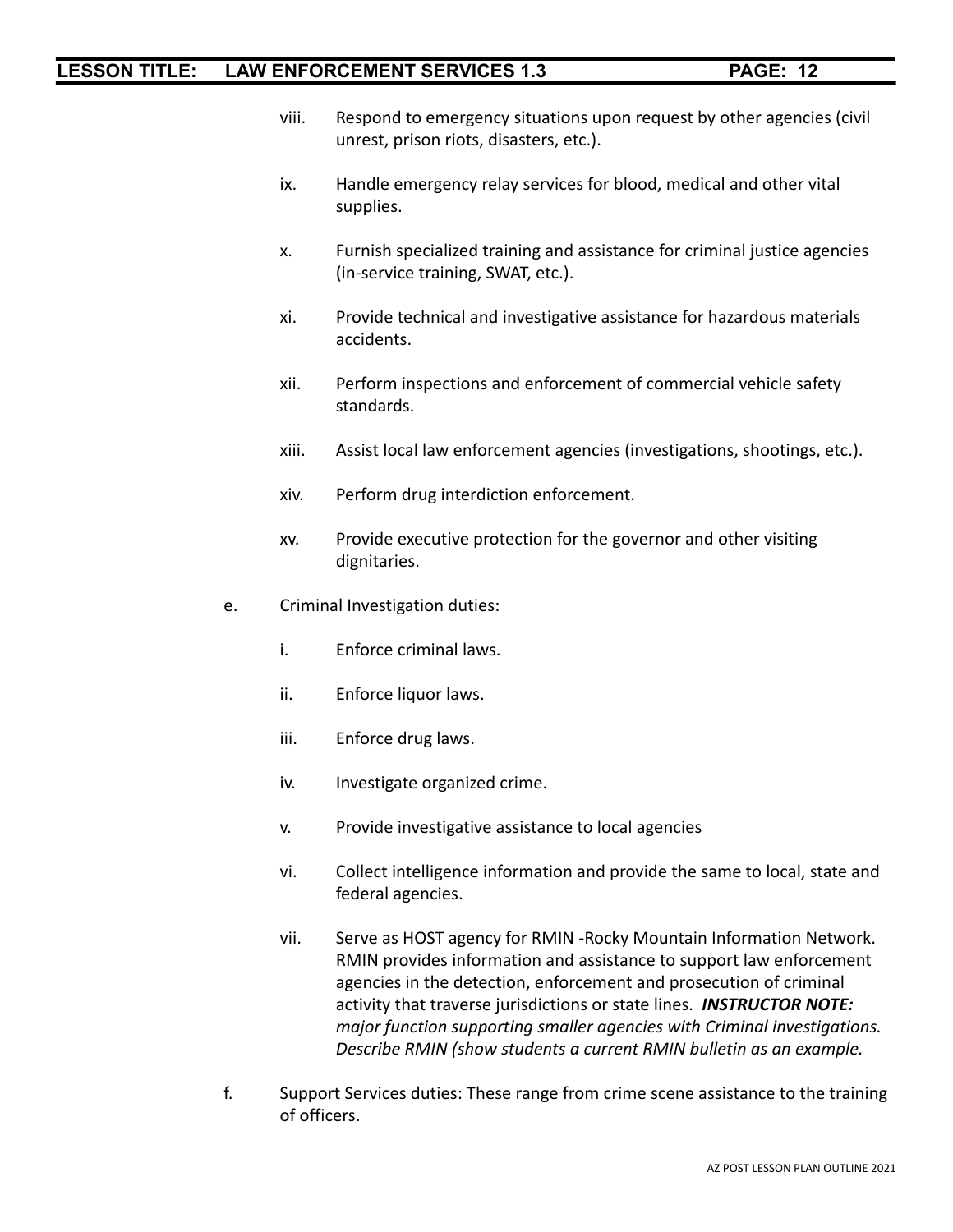- i. Provide aviation support:
	- a) Medical evacuation.
	- b) Search and rescue.
	- c) Transporting vital materials.
	- d) Enforcement surveillance.
- ii. Provide crime laboratory assistance:
	- a) Crime scene assistance.
	- b) Serological examinations (blood, seminal, saliva, DNA, bone and tissue).
	- c) Trace evidence examination (hair fibers, paint, glass, soil, etc.).
	- d) Comparative examinations (weapons, bullets, took marks, tire treads, foot wear, etc.).
	- e) Arson and explosive examinations (fire accelerants, explosive and gunshot residues).
	- f) Toxicology examinations (blood alcohol, breath alcohol, urine blood drug screens, autopsy specimens).
	- g) Latent prints detection and identification.
	- h) Training in the area of evidence.
	- i) Provide expert testimony.
	- j) Drug testing/examinations.
- iii. Provide accident reconstruction assistance.
- iv. Provide polygraph assistance.
- v. Provide questioned documents assistance.
- vi. Provide training for local and state law enforcement officers.
- vii. Maintain criminal records.
- viii. Maintain and operate Arizona Crime Information Center (ACIC).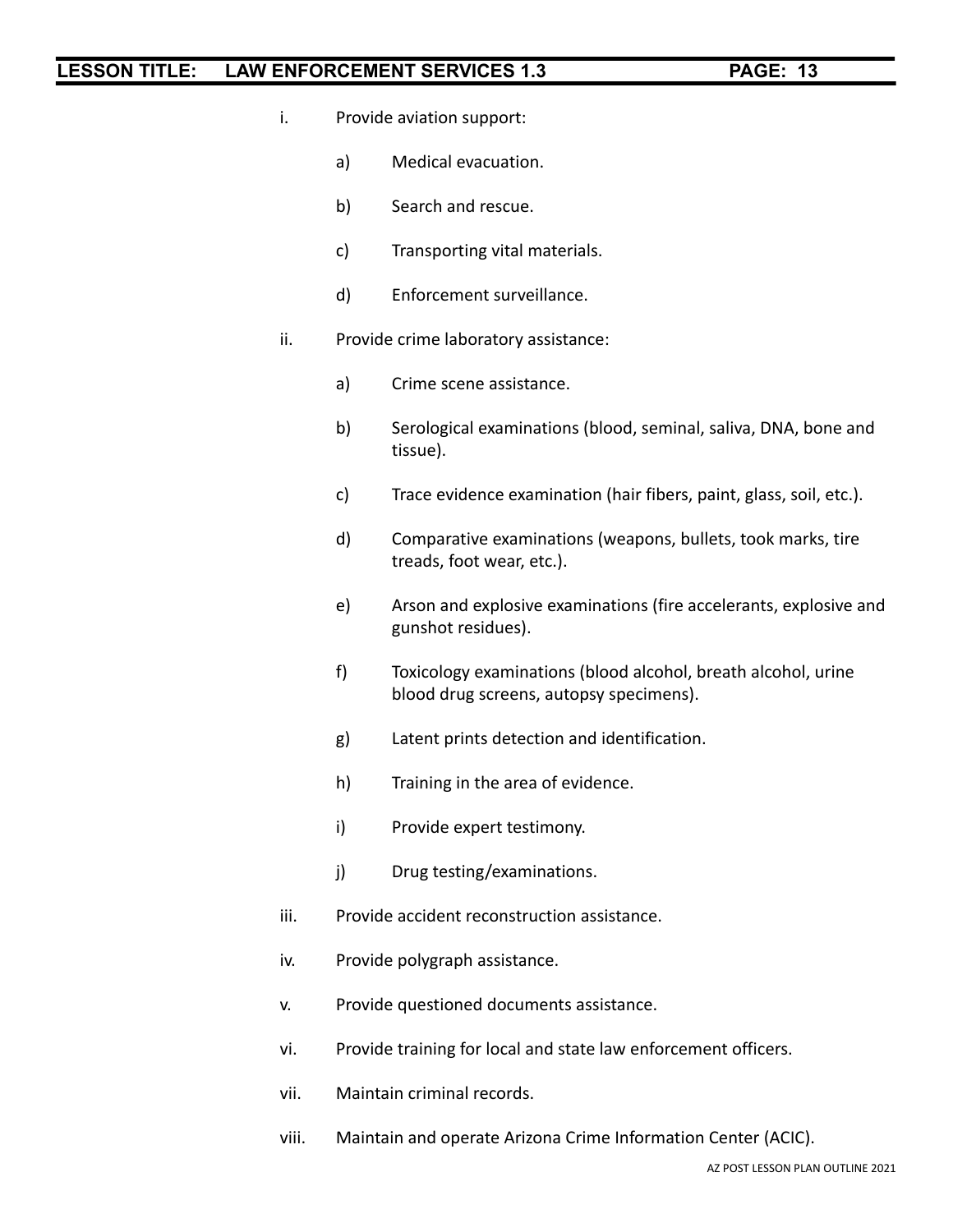- ix. Radio assistance provide radios, radio repeater towers, microwave facilities and emergency and short-term communications networks for law enforcement agencies.
- x. Printing services bulletins and fliers.
- xi. Polygraph services for criminal investigations and hiring.
- xi. Aerial assistance (helicopter and fixed wing), bomb squad and SWAT.

### 4. **Arizona Game and Fish P. O. 1.3.1B5**

- a. Jurisdiction is from state statute.
- b. Duties:
	- i. Enforce Title 17 of the State Game and Fish laws.
	- ii. Enforce Title 3 of the State Boating laws.
	- iii. Conduct wildlife studies.

## 5. **Motor Vehicle Department (MVD/OSI) P. O. 1.3.1B2**

- a. The investigative function of the Arizona Motor Vehicle Department is becoming much more active due to the increase of "paper crimes" and identity theft.
- b. Jurisdiction.
- c. Duties:
	- i. Enforce motor vehicle laws.
	- ii. Driver licenses.
	- iii. Vehicle registrations and licenses.

### 6. **Parks Police P. O. 1.3.1B6**

- a. Usually non-commissioned officers who patrol parks as park rangers. If non-commissioned, they have no enforcement powers. Actual park police are AZ POST certified peace officers and have arrest powers. These officers are found at the local, county, state and federal levels.
- 7. **Arizona National Guard P. O. 1.3.1B3**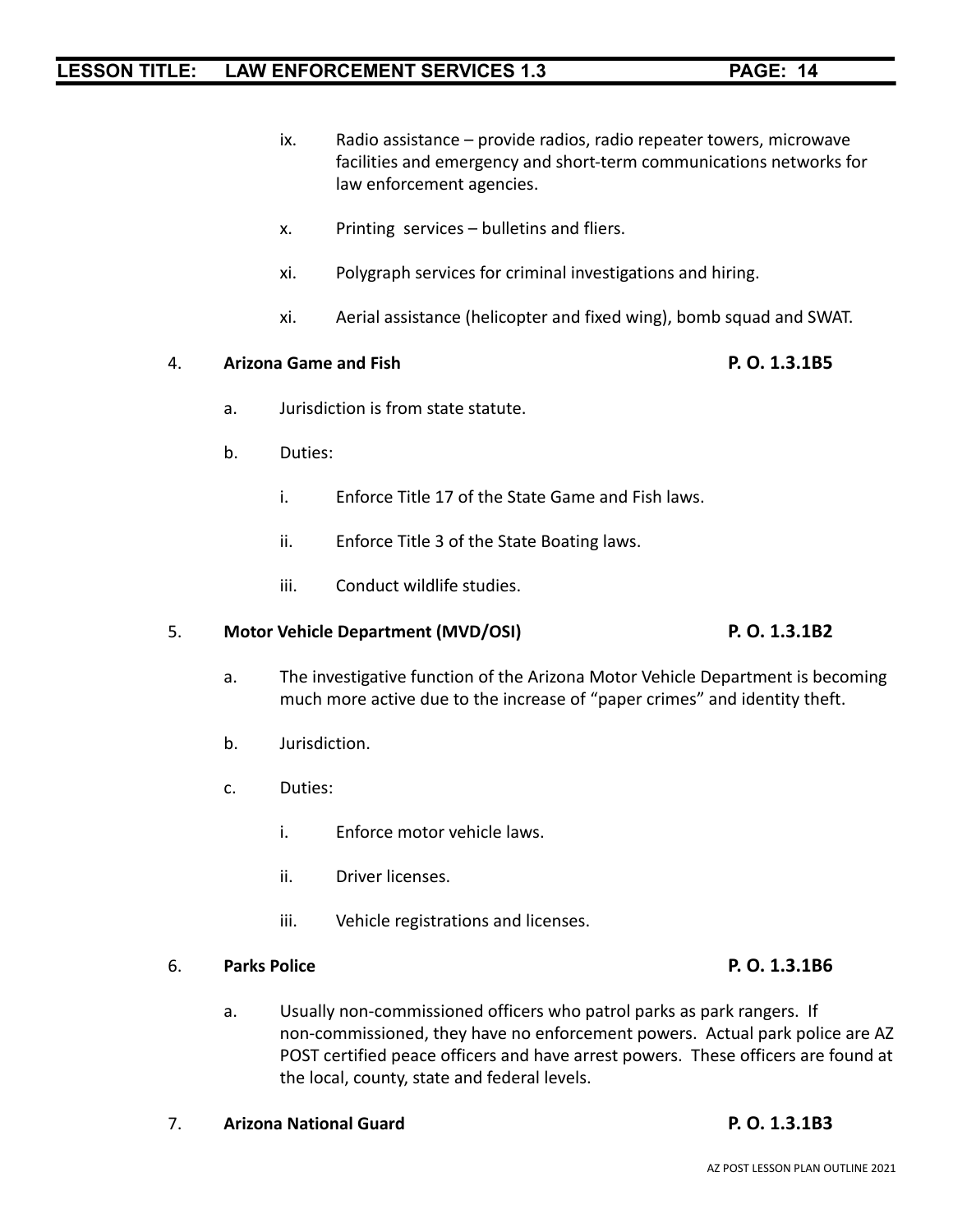a. Is headed by a general appointee of the governor and is under the control of state authorities. This organization is used for disaster relief and assistance with serious riots or civil disorders where local and state law enforcement agencies need assistance. With the governor's authority they can also be used in other parts of the world upon request of the federal government.

### 8. **Department of Agriculture P. O. 1.3.1B10**

a. Enforces all laws pertaining to agriculture and horticulture. Most are non-commissioned and do not have arrest powers.

### 9. **Office of Emergency Services P. O. 1.3.1B4**

a. Assists with hazardous materials issues, emergency preparations for natural and man-caused disasters and is the state liaison with the Federal Emergency Management Agency (FEMA).

### 10. **Racing Commission P. O. 1.3.1B7**

a. Regulates dog and horse racing. Officers are generally not certified peace officers.

### 11. **Arizona Attorney General P. O. 1.3.1B8**

a. Many of the attorney general's investigators are certified peace officers or limited-authority peace officers, and the attorney general is the **state's chief law enforcement officer.** Through civil or criminal actions, they investigate consumer fraud, public corruption and organized crime. *INSTRUCTOR NOTE: Discuss how the Attorney General's office investigates police corruption.*

### 12. **Department of Corrections P. O. 1.3.1B9**

a. Responsible for state-operated correctional facilities and individuals committed to the jurisdiction of the state. Investigators with the Arizona Department of Corrections are usually certified peace officers. Many of its correctional officers are limited reserve correctional officers and have limited arrest powers when on prison property or during an inmate chase. The Arizona Department of Corrections is a tremendous source of intelligence regarding gang activity.

### 13. **University Police P. O. 1.3.1B11**

a. University police are sworn, certified peace officers responsible for maintaining order and investigating crimes involving or occurring on the property of the three (3) state universities (University of Arizona, Arizona State University and Northern Arizona University). Each has satellite campuses that may also have police officers.

### AZ POST LESSON PLAN OUTLINE 2021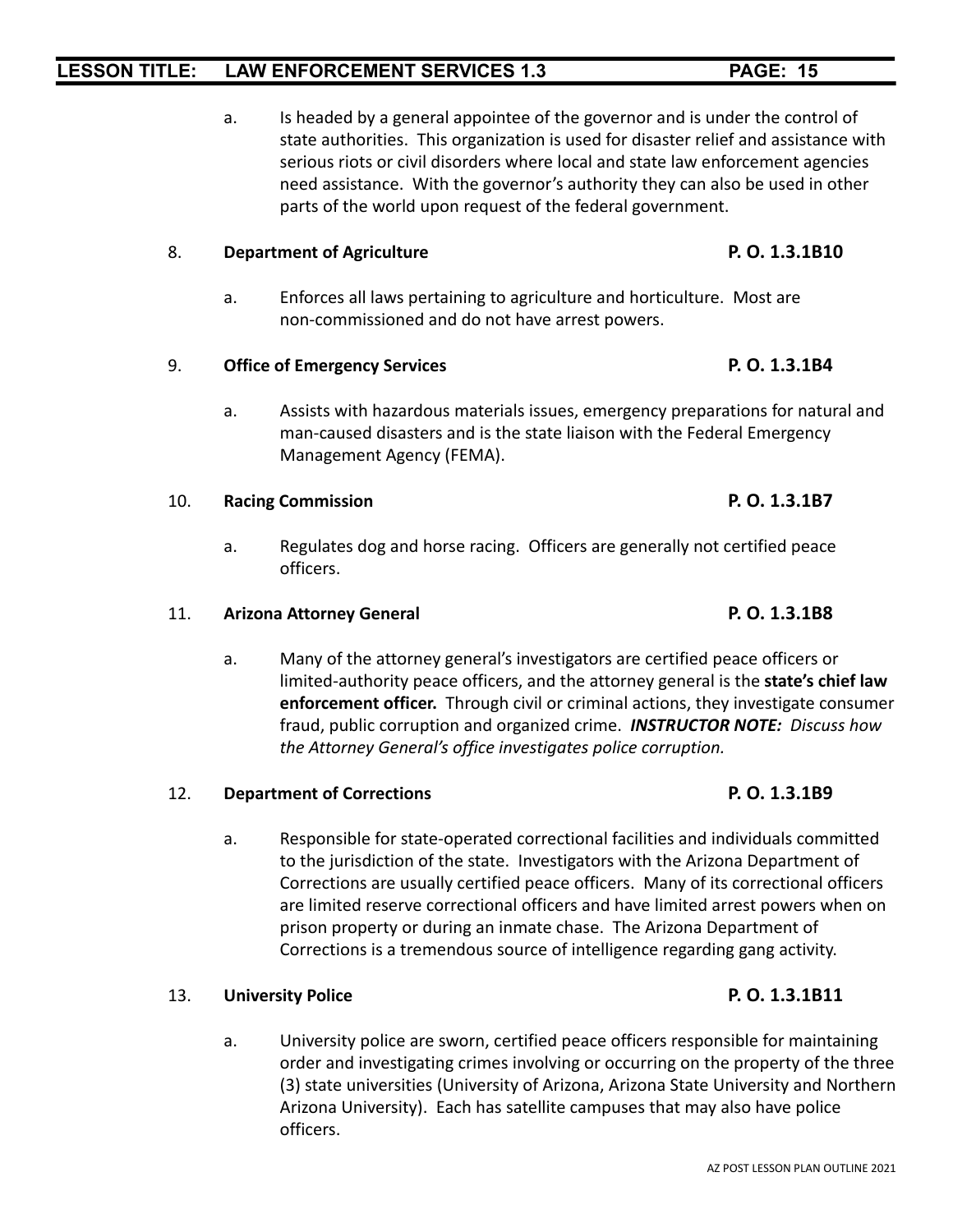### 14. **Capitol Police P. O. 1.3.1B12**

a. These are certified peace officers responsible for crimes committed on the state capitol grounds. They are closely assisted by the Phoenix Police Department and Department of Public Safety. This department was absorbed into the Department of Public Safety in 2011.

### 15. **Department of Liquor Licenses and Control P. O. 1.3.1B13**

- a. The Arizona Department of Liquor Licenses and Control (DLLC), authorized by Arizona Revised Statutes Title 4, employs law enforcement, licensing, auditing, education, publicity, and communication to meet our mission-critical objectives. Our dedicated civilian and sworn law enforcement staff along with community and statewide stakeholders-partners, carry out much of this work.
- b. The Investigation Division ensures compliance with Arizona liquor laws (A.R.S. Title 4) by providing educational courses on fake IDs and liquor law to licensees, conducting routine liquor inspections at licensed locations, responding to complaints received by the public, and training law enforcement agencies statewide on the Covert Underage Buyer (CUB) program and other liquor-related law enforcement.

### 16. **Department of Revenue P. O. 1.3.1B14**

- a. The Arizona Department of Revenue's Criminal Investigation Unit conducts criminal investigations of tax evasion, improper or fraudulent tax activity, and other related issues.
- b. The Criminal Investigation Unit also enforces the tobacco luxury tax by educating retailers and wholesaler organizations, by inspecting their premises for compliance with stamping requirements, and by monitoring compliance with tax laws.

### C. **COUNTY LEVEL P. O. 1.3.1D**

### 1. **Sheriff P. O. 1.3.1D1**

a. Generally speaking, the chief law enforcement officer of the county is the sheriff. The duties of the sheriff vary from county to county; however, they generally include serving the civil process, maintaining the jail and policing the unincorporated areas of the county. The sheriff is a public-elected official and serves terms of four (4) years.

### 2. **Animal Control P. O. 1.3.1D2**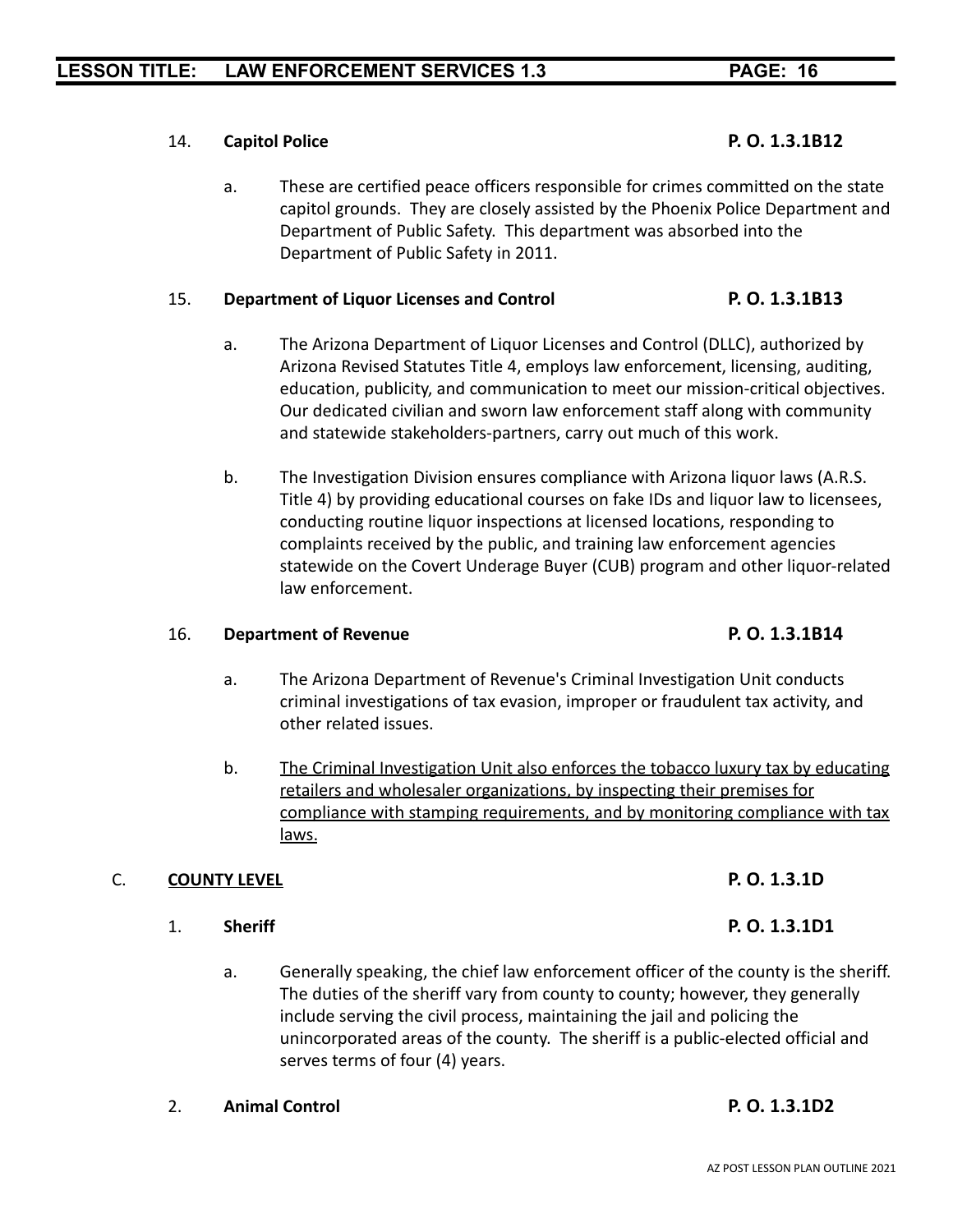a. These are county employees and are usually part of the Health Department who enforce violations involving animals. They are generally NOT AZ POST certified peace officers and have no arrest powers. They can cite persons for animal regulation violations.

### 3. **Parks Police P. O. 1.3.1D3**

a. Usually non-commissioned officers who patrol parks as park rangers. If non-commissioned, they have no enforcement powers. Actual park police are AZ POST certified peace officers and have arrest powers. These officers are found at the local, county, state and federal levels.

### 4. **County Attorney P. O. 1.3.1D4**

a. The county attorney is charged with the responsibility of prosecuting all violations of state law and county ordinances within the county. They may provide support for large local or state agency investigations. Oftentimes, the county attorney requests that the attorney general investigate matters that involve a conflict of interest for them. The county attorney also has an investigative division, consisting of peace officers certified by AZ POST.

### 5. **Community College Police P. O. 1.3.1D5**

a. Many of the community college systems in Arizona have fully-certified peace officers who work closely with municipal police departments and sheriff's officers on matters of mutual interest.

### D. **FEDERAL LEVEL P. O. 1.3.1A**

- 1. In recent years, a multitude of federal agencies concerned with law enforcement or having regulatory duties have developed.
- 2. **Federal Bureau of Investigation (FBI) P. O. 1.3.1A1**
	- a. Created in 1908, is charged with investigating all violations of federal laws with the exception of those which have been assigned by legislative enactment or otherwise to some other federal agency.
	- b. The FBI has jurisdiction over some 185 investigative matters. Among these are espionage, bank robbery, interstate transportation of stolen property, civil rights matters and assaulting or killing the president or a federal officer.
	- c. Cooperative service of the FBI includes fingerprint identification, laboratory services, police training and the National Crime Information Center (NCIC).
- 3. **Postal Service (Postal Inspector's Office) P. O. 1.3.1A2**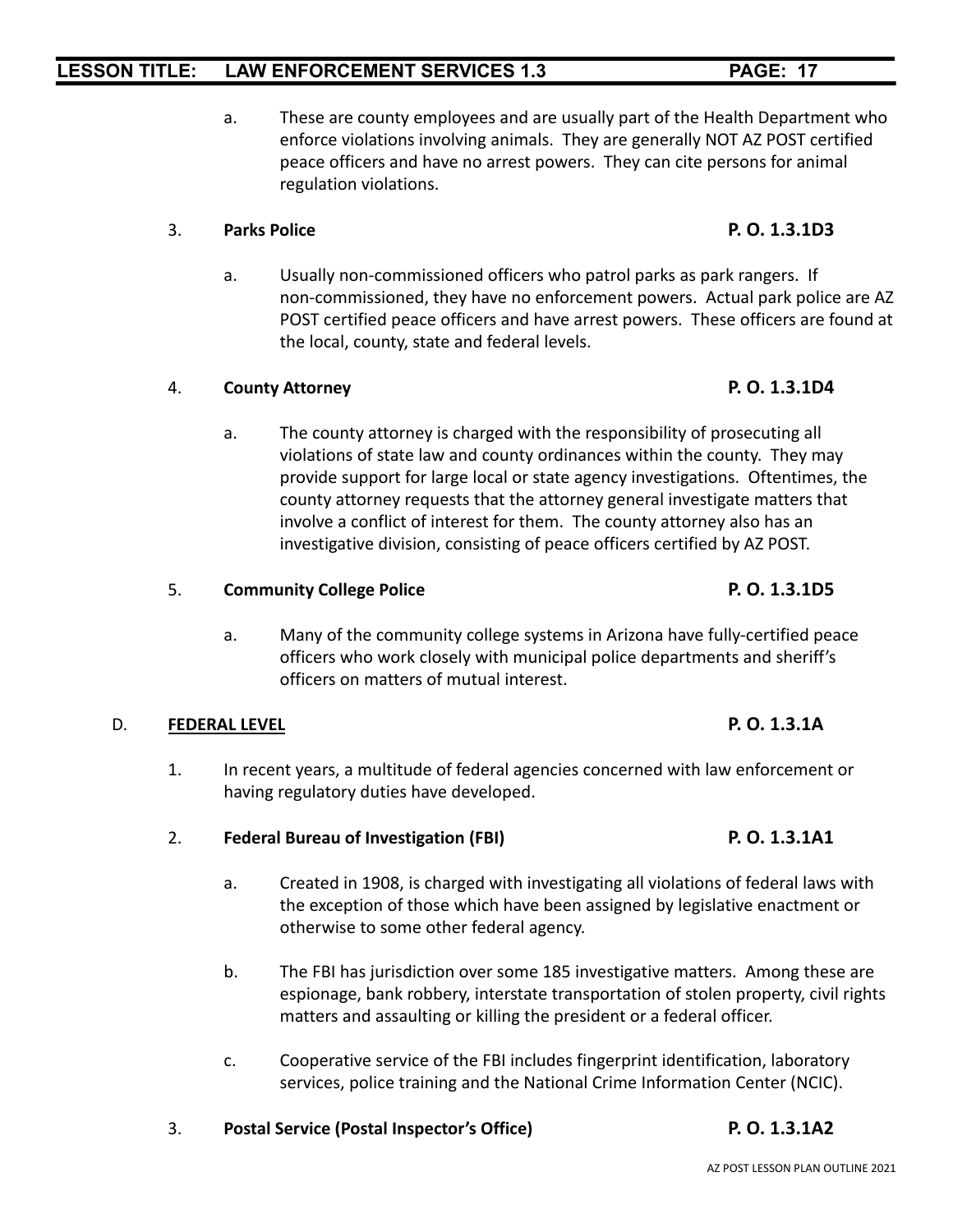- 
- a. The Postal Service is involved with investigating mail theft and assaults and crimes against postal employees.

## 4. **Drug Enforcement Administration (DEA) P. O. 1.3.1A3**

- a. This agency's mission is to control narcotic and dangerous drug abuse through enforcement and prevention programs.
- b. DEA also provides specialized training in narcotic and dangerous drug control to local, state and other federal law enforcement officers each year.

### 5. **U.S. Secret Service P. O. 1.3.1A4**

- a. Created in 1862, protects the person of the president, his family, the president-elect, government officers, major presidential candidates, former presidents and their families and visiting heads of foreign states. It also investigates counterfeiting and other financial crimes, including financial institution fraud, identity theft, computer fraud; and computer-based attacks on our nation's financial, banking, and telecommunications infrastructure.
- b. The U.S. Secret Service began as the Pinkerton National Detective Agency during the civil war when Scottish immigrant Allan Pinkerton contracted with the federal government to provide presidential protection, counter-espionage and military intelligence.
- c. The agency was later sold intact to the federal government and became the U.S. Secret Service. Anti-counterfeiting jurisdiction was added later.
- d. Pinkerton National Detective Agency was re-established as a private company and collected intelligence, identification and criminal histories on such interstate outlaws as Butch Cassidy, the Dalton brothers and the Hole-in-the-Wall gang, long before NCIC was ever conceived. Pinkerton continues as a private security and investigation service to this day.

## 6. **U.S. Immigration and Customs Enforcement (ICE). P. O. 1.3.1A5**

- a. ICE is the largest investigative arm of the Department of Homeland Security, they are charged with preventing terrorist and criminal activity by targeting the people, money, and materials that support terrorist and criminal organizations.
- b. ICE is responsible for investigating a range of issues that may threaten national security. It uses its legal authority to investigate issues such as immigration crime, human rights violations, and human smuggling; narcotics, weapons and other types of smuggling; and financial crimes, cybercrime, and export enforcement issues. ICE special agents also conduct investigations aimed at protecting critical infrastructure industries that are vulnerable to sabotage, attack, or exploitation.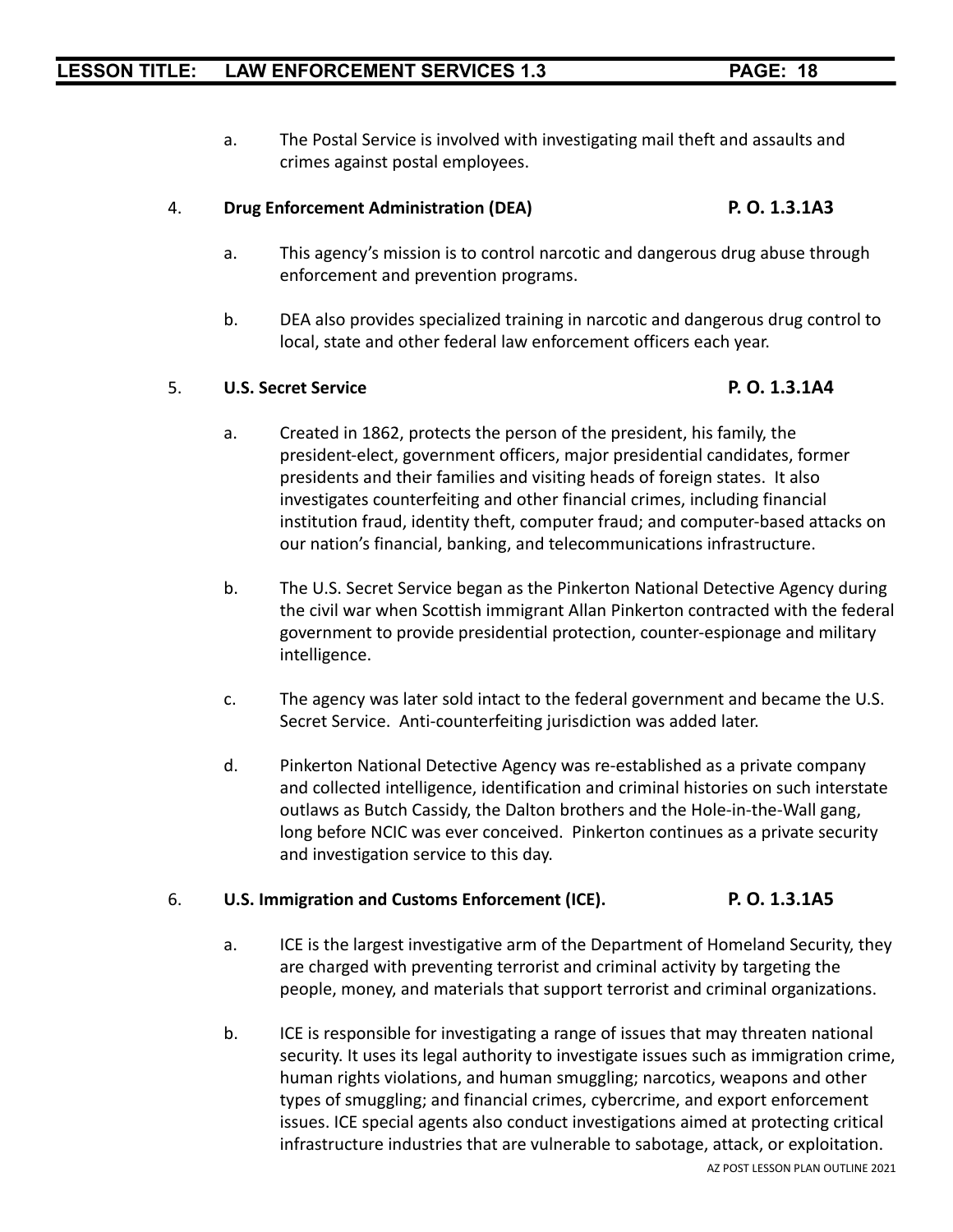- c. ICE investigations cover a broad range of areas, including national security threats, financial and smuggling violations (including illegal arms exports), financial crimes, commercial fraud, human trafficking, narcotics smuggling, child pornography/exploitation, and immigration fraud. ICE has 26 principal field offices throughout the United States and more than 50 international offices around the world.
- d. The primary enforcement arm within ICE is the Office of Detention and Removal (DRO) more commonly referred to as the Border Patrol. They are responsible for identification, apprehension, and removal of illegal aliens from the United States. The resources and expertise of DRO are utilized to identify and apprehend illegal aliens, fugitive aliens, and criminal aliens, to manage them while in custody and to enforce orders of removal from the United States.

### 7. **Federal Aviation Administration (FAA). P. O. 1.3.1A6**

a. The FAA has civil jurisdiction over all operations and activities at airports in the United States. They handle civil issues only, not criminal. They are NOT responsible for criminal investigations. If a crime occurs aboard an aircraft, it is the responsibility of the FBI to investigate. On the ground before the door closes, it is the responsibility of the local or airport police to investigate.

## 8. **Bureau of Indian Affairs (BIA) P. O. 1.3.1A7**

a. The BIA has jurisdiction in Indian Country.

## 9. **Environmental Protection Agency (EPA) P. O. 1.3.1A8**

a. Has responsibility for monitoring violations of tribal or federal laws regarding hazardous waste; may refer violations to tribal police or federal/state agencies.

## 10. **Alcohol, Tobacco and Firearms (ATF) P. O. 1.3.1A9**

a. A federal agency that has jurisdiction over crimes involving violations of federal laws regulating firearms and the taxing and distribution of alcohol and tobacco.

## 11. **United States Marshals Service P. O. 1.3.1A10**

a. Marshals supervise the personal security of federal witnesses and their families, courtroom security, protection of federal property, transportation of federal prisoners and special assignments at the direction of the attorney general.

## 12. **Railroad Police P. O. 1.3.1A11**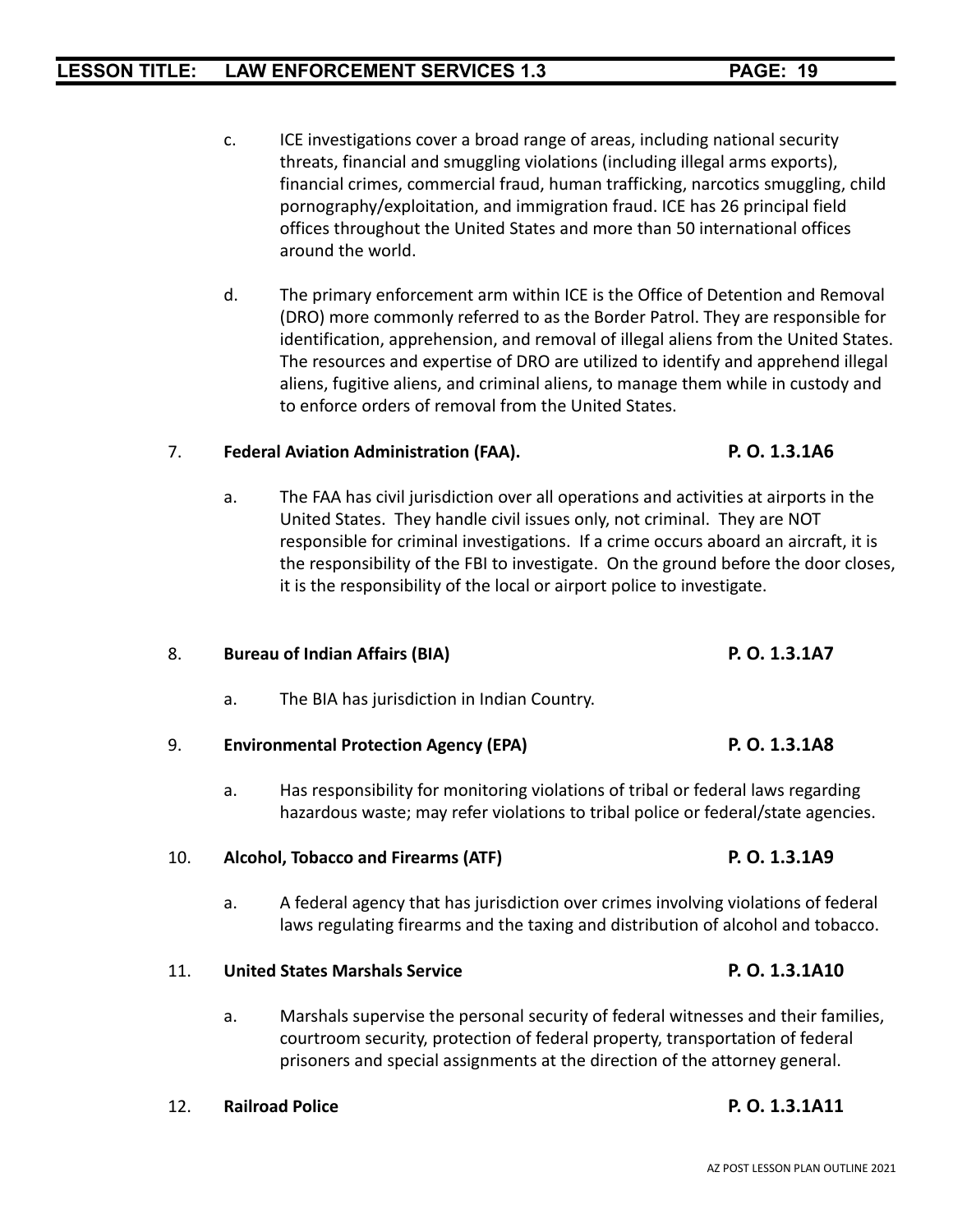a. Jurisdiction over railway operations and property owned by the federal government. They often work in conjunction with local and state authority in crime prevention and investigations.

### 13. **U.S. National Park Service Law Enforcement P. O. 1.3.1A12**

a. National Park Service Law Enforcement officers investigate various issues such as drug manufacturing, archaeological theft, off-road vehicle use, and criminal violations occurring in the National Parks. They work in conjunction with local, state and county authorities in crime prevention and investigations.

### 14. **U.S. Coast Guard P. O. 1.3.1A13**

a. Jurisdiction over coastal waters supporting the United States.

### 15. **INTERPOL – U.S. National Central Bureau P. O. 1.3.1A14**

a. The Interpol – U.S. National Central Bureau (USNCB) is a component of the U.S. Department of Justice. It serves as the US representative to INTERPOL, the International Criminal Police Organization. The USNCB is the central point of contact for all INTERPOL matters in the United States including secure communications with police authorities in INTERPOL'S 187 member countries and access to INTERPOL's various databases.

### 16. **U.S. Forest Service Law Enforcement P. O. 1.3.1A15**

a. Forest Service Law Enforcement officers investigate various issues such as drug manufacturing, archaeological theft, resource violations, off-road vehicle use, and criminal violations occurring in the National Forests. They work in conjunction with local, state and county authorities in crime prevention and investigations.

### 17. **U.S. Bureau of Prisons P. O. 1.3.1A16**

a. The U.S. Bureau of Prisons has the responsibility of tracking and housing more than 215,000 federal prisoners across the nation in 135 prison facilities, 14 of which are contracted prisons. The U.S. Bureau of Prisons is another good source of intelligence regarding gang activity.

### E. **TRIBAL POLICE P. O. 1.3.1C**

1. Police – derive their authority from the tribal government. Authority to enforce state law is derived from A.R.S. §13-3874. Authority to enforce federal law is derived from the tribal government's authority to enter into a contract agreement with the Department of Interior Bureau of Indian Affairs Office of Justice Services to provide all law enforcement services, including investigation of federal major crimes.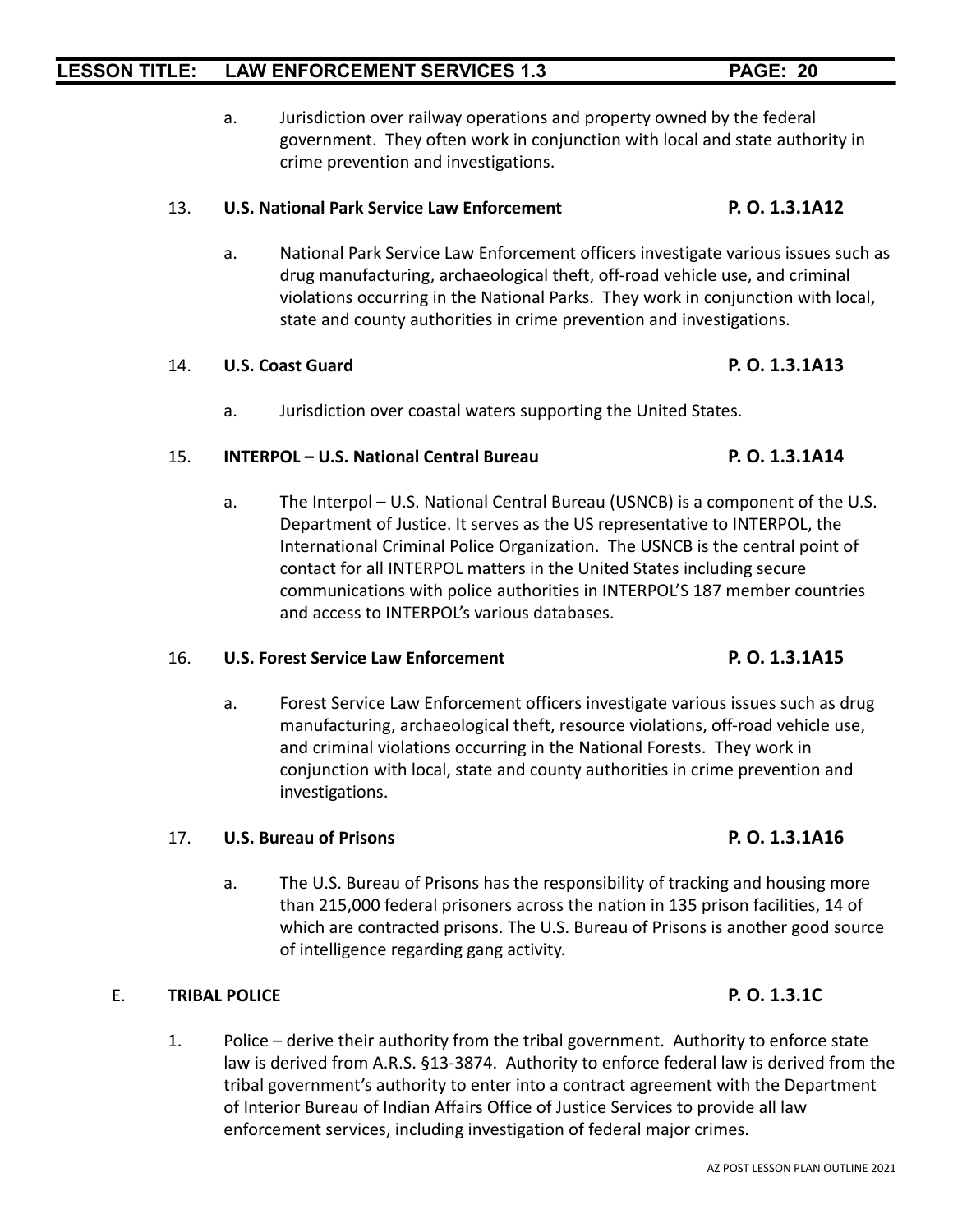### **P. O. 1.3.1C5**

2. Rangers – generally patrol the undeveloped areas of the reservation and may be state-certified officers. Enforce tribal and federal laws regarding trespass, archeological site violations, dumping under tribal, state or civil laws of the tribe. May be a separate agency from tribal police or may be a part of the tribal police function.

**P. O. 1.3.1C1**

Prosecutors – have responsibility for prosecuting tribal cases.

## **P. O. 1.3.1C2**

- 4. The Office of Emergency Services has the responsibility of monitoring violations of tribal or federal laws regarding hazardous waste; may refer violations to tribal police or federal/state agencies. They also assist with emergency preparations for natural and man-caused disasters within tribal jurisdictions. They are the liaison with the Federal Emergency Management Agency (FEMA) **P. O. 1.3.1C3**
- 5. Gaming Commission monitor and/or under state compact, enforce violations of gaming regulations and violations of state, federal or tribal law. Generally, refer criminal violations to tribal or BIA police. **P. O. 1.3.1C4**

### **V. AUTHORITY P. O. 1.3.2**

A. **MUTUAL AID AGREEMENTS** are defined as: *INSTRUCTOR NOTE: Discuss the purposes and benefits of mutual aid agreements.*

### 1. **A.R.S. §13-3872:**

- a. Any two (2) or more public agencies as defined by §11-951 having and maintaining peace officers, may by action of their respective legislative or other governing body, enter into mutual aid agreements with respect to law enforcement provided mutual aid agreements entered into on the part of the state of Arizona shall be approved by the agency involved and the governor.
- b. A peace officer, acting within the jurisdiction of any other public agency pursuant to mutual aid agreement, shall have full authority to act as a peace officer to the same extent as if he/she were a duly appointed, qualified and acting peace officer of such public agency as herein defined.
- c. Mutual aid agreements provided for this section shall be entered into pursuant to the provisions of Title 11, Chapter 7, Article 3.
- 2. Authority of peace officers: Found under A.R.S. §13-3871, which states a peace officer has authority in any jurisdiction if he/she has the prior consent of the law enforcement agency normally responsible for that particular jurisdiction or;
- 3. Under any of the circumstances set forth in A.R.S. §13-3883 which outlines the powers of arrest by an officer without a warrant; which is probable cause to believe: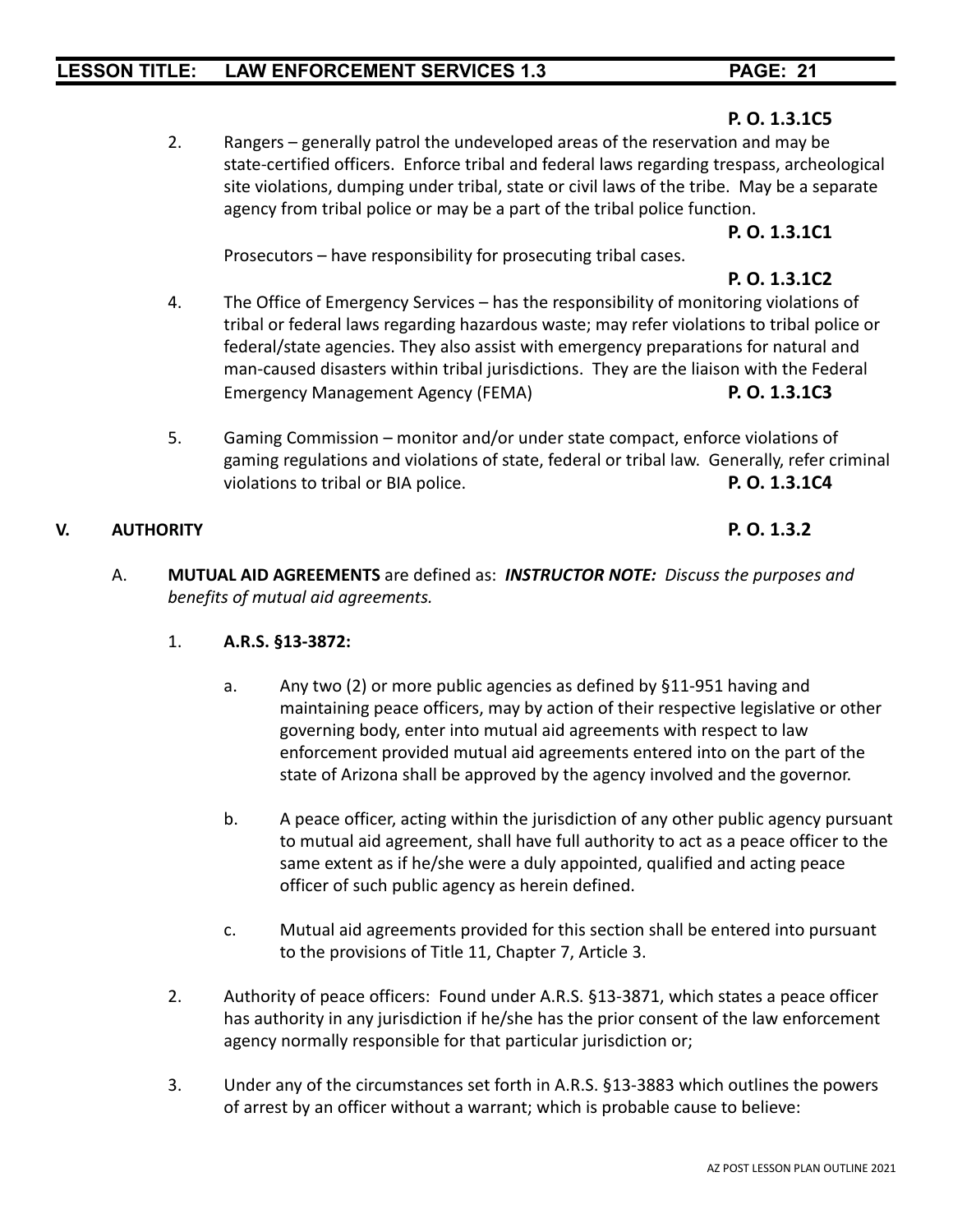- a. A felony has been committed and probable cause to believe the person to be arrested committed the felony.
- b. A misdemeanor has been committed in his/her presence and probable cause to believe the person to be arrested committed the offense.
- c. The person to be arrested has been involved in a traffic accident and violated any criminal section of Title 28 and that such violation occurred prior to, or immediately following, such traffic accident.
- d. A misdemeanor or petty offense has been committed and probable cause to believe the person to be arrested has committed the offense.
- B. Relevant A.R.S. Statutes
	- 1. The recruit should identify the following statutes as providing authority for law enforcement agencies in the state. The recruit must be able to recognize each of the following and understand the specific authorities granted by each.
	- 2. Specifically addressed are the A.R.S. sections that grant peace officers authority, grant authority for Indian police and allow for the cross-certification of federal peace officers.
		- a. **A.R.S. §13-3871 Authority of peace officers. P. O. 1.3.2A**
			- i. The authority of a peace officer may extend in any of the following circumstances to any place within the state:
			- ii. Where he/she has the prior consent of the chief of police, marshal, sheriff or other department or agency head with peace officer jurisdiction, or his/her duly authorized representative, having the primary responsibility for law enforcement within the jurisdiction or territory.
			- iii. Under any of the circumstances set forth in A.R.S. §13-3883.

### b. **A.R.S. §13-3874 Indian police, powers and qualifications.**

### **P. O. 1.3.2B**

- i. While engaged in the conduct of his/her employment, any Indian police officer who is appointed by the Bureau of Indian Affairs or the governing body of an Indian tribe as a law enforcement officer and who meets the qualifications and training standards adopted pursuant to A.R.S. §41-1822, shall possess and exercise all law enforcement powers of peace officers in this state.
- ii. Each agency appointing any Indian police officer pursuant to this section shall be liable for any, and all, acts of such officer acting within the scope of his employment or authority. Neither the state nor any political subdivision shall be liable for any acts, or failure to act, by any such Indian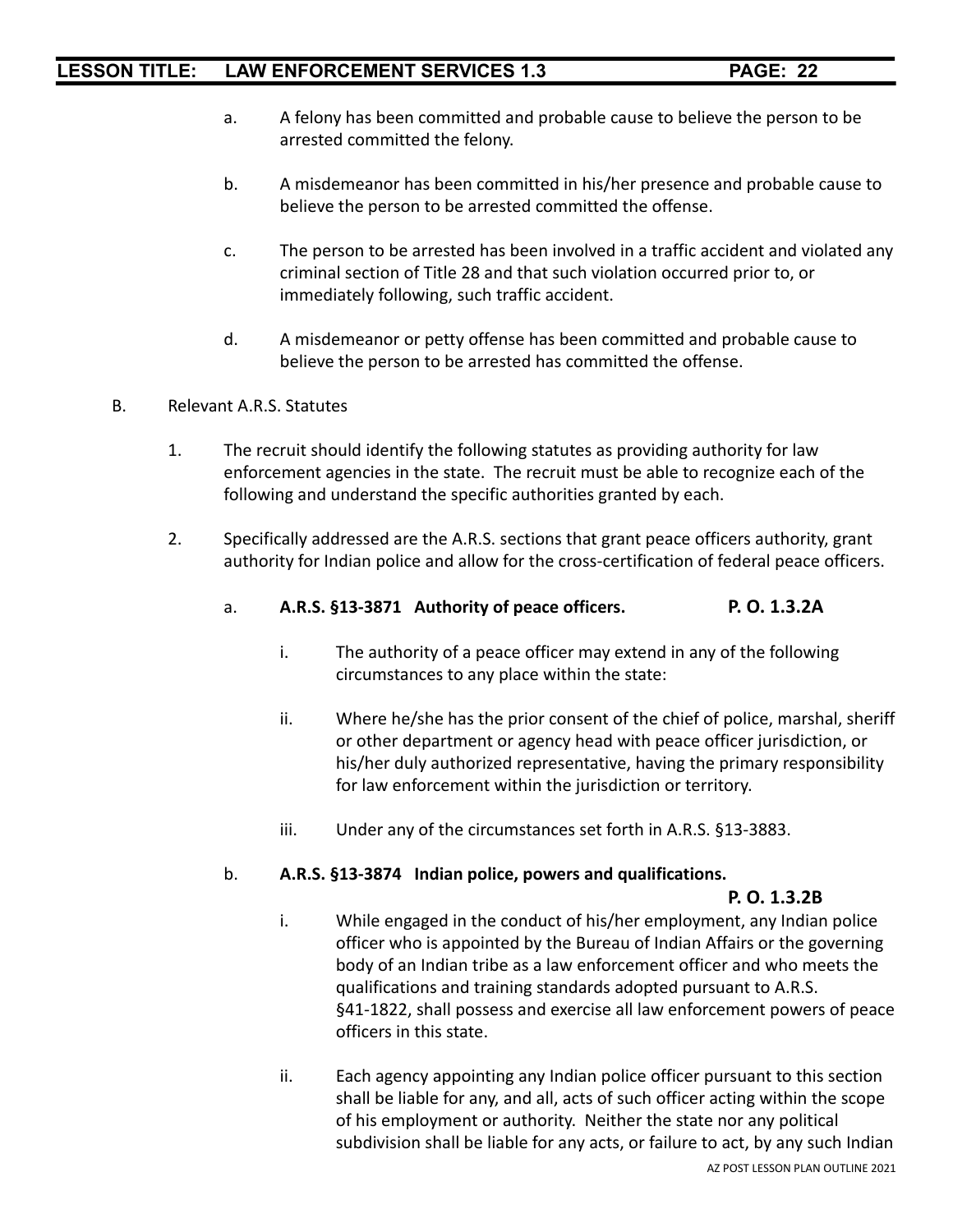police officer.

- c. **A.R.S. §13-3875 Cross-certification of federal peace officer, policy, powers, qualifications, liability and records. P. O. 1.3.2C**
	- i. The sheriff of each county shall develop and adopt a policy on cross-certification of federal peace officers, including whether cross-certification shall be permitted in that county.
	- ii. A federal peace officer who is employed by an agency of the United States and who has completed the basic training curriculum for the officer's agency shall possess and exercise all law enforcement powers of peace officers in this state for one year, including, if directed by the officer's employer, the capability to enforce the criminal laws of this state if the federal peace officer:
		- a) Submits to the sheriff a written request for certification as a peace officer in this state.
		- b) Submits evidence that the officer has been certified as a federal peace officer, is authorized by federal law to engage in or supervise the prevention, detection, investigation or prosecution of a violation of federal law and is authorized by federal law to make arrests, serve warrants and carry firearms.
	- iii. Each federal peace officer who requests cross certification may submit to the sheriff a written request for certification as a peace officer in this state pursuant to subsection B. The cross-certification remains in effect for one year from the date on which the certification was authorized by the sheriff.
	- iv. Neither the state nor any political subdivision is liable for any acts or failure to act by a federal peace officer.
	- v. The Arizona peace officer standards and training board shall maintain records of all federal peace officers who are certified as peace officers in this state.
	- vi. As a member of the law enforcement community, an officer belongs to a family consisting of over 37,500 men and women working within the state of Arizona and involved in the various four (4) levels of law enforcement.
	- vii. The police function and its powers and limitations have its base in the U.S. and state constitutions and are a part of the executive branch of government.
	- viii. The important issue to understand is that each officer has a wide and